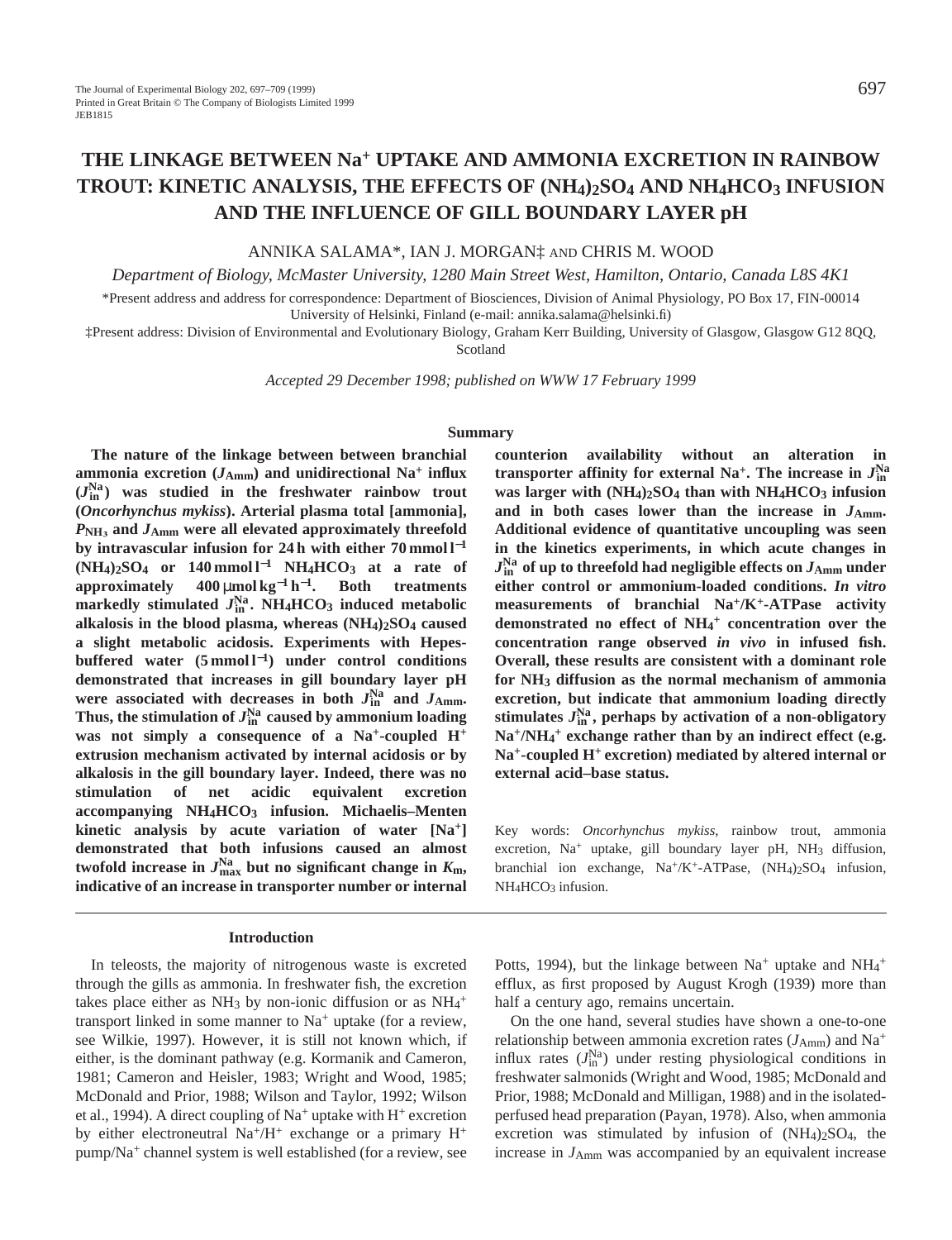in *J*Na in (Wilson et al., 1994). This tight coupling between *J*Amm and  $J_{\text{in}}^{\text{Na}}$  suggests that ammonium excretion occurs by Na<sup>+</sup>/NH<sub>4</sub><sup>+</sup> exchange.

On the other hand, when the elevated rate of  $Na<sup>+</sup>$  uptake accompanying (NH4)2SO4 infusion was inhibited by over 80 % with amiloride, elevated  $J_{Amm}$  continued with only a slight decrement (23 %; Wilson et al., 1994). Indeed, under a variety of conditions, 70–95 % inhibition of  $J_{\text{in}}^{\text{Na}}$  by amiloride, by low external [Na<sup>+</sup>] or by extreme external pH resulted in only a modest reduction (10–30%) in  $J_{Amm}$  (Kirschner et al., 1973; Wright and Wood, 1985; Wright et al., 1989; Wilson et al., 1994; Wilkie and Wood, 1994). These results suggest that ammonia excretion and  $Na<sup>+</sup>$  uptake are at best only loosely coupled and that non-ionic diffusion of NH3 may play an important role in ammonia excretion.

The driving force for NH<sub>3</sub> diffusion is the  $P_{\text{NH}_3}$  gradient. A positive correlation has been demonstrated between  $J_{Amm}$  and the  $P_{\text{NH}_3}$  gradient across the gill epithelium (Cameron and Heisler, 1983; Heisler, 1990; Wright et al., 1993). The gradient is regulated by the pH on either side of the gill membrane, the true external pH being that of the gill boundary layer. The excretion of both  $CO<sub>2</sub>$  (forming H<sup>+</sup> and  $HCO<sub>3</sub>$ <sup>-</sup> under carbonic anhydrase catalysis; Wright et al., 1986; Rahim et al., 1988) and  $H^+$  will directly acidify the boundary layer. The pK' of NH<sub>3</sub>/NH<sub>4</sub><sup>+</sup> dissociation is approximately 9.5. When NH3 diffuses out across the epithelium, the availability of protons in the boundary layer water will instantaneously convert NH<sub>3</sub> to NH<sub>4</sub><sup>+</sup> ('diffusion trapping'; Randall and Wright, 1987). An increase in boundary layer pH would be predicted to decrease the  $P_{\text{NH}_3}$  gradient and therefore to decrease *J*Amm. Experimentally increasing the buffering capacity of inspired (bulk) water nearly eliminated the pH difference between inspired and expired water (the latter thought to be representative of gill boundary layer water; Wright et al., 1989). At a bulk water pH of 8, this treatment decreased *J*Amm by approximately 30 %, an effect quantitatively similar to that of amiloride (Wright et al., 1989; Wilson et al., 1994). Indeed, once boundary layer pH had been clamped by buffering, amiloride no longer had any effect on *J*Amm. Wilson et al. (1994) interpreted these results to indicate that the effect of amiloride on *J*Amm was indirect, acting to block  $Na^+$ -coupled  $H^+$  excretion at the gill epithelium and, thereby, the portion of NH3 diffusion associated with this portion of boundary layer acidification. Conversely, the stimulation of  $J_{\text{in}}^{\text{Na}}$  and  $J_{\text{Amm}}$  by  $(NH_4)_2SO_4$  infusion was interpreted as the result of increased  $Na^+$ -coupled  $H^+$ excretion (and therefore of increased diffusion trapping), since this treatment leads to an internal acidosis (Cameron and Heisler, 1983; McDonald and Prior, 1988), which in itself can elevate  $J_{\text{in}}^{\text{Na}}$  and coupled H<sup>+</sup> excretion (Tang et al., 1988; Goss and Wood, 1991).

In the present study, we critically evaluated the linkage between ammonia excretion and Na<sup>+</sup> uptake in freshwater rainbow trout in four different ways. First, we separated the effects of NH<sub>4</sub><sup>+</sup> loading from internal acidosis by infusing trout for 24 h with either 70 mmol  $l^{-1}$  (NH<sub>4</sub>)<sub>2</sub>SO<sub>4</sub> or 140 mmol  $l^{-1}$  NH<sub>4</sub>HCO<sub>3</sub>; the latter should not create internal acidosis (Claiborne and Evans, 1988). Second, we manipulated the rate of Na+ uptake by sequentially increasing the external water [Na+] and observed the effects on rates of ammonia excretion for both infusions. These same experiments furnished a Michaelis–Menten analysis of the kinetics of Na<sup>+</sup> uptake (see Goss and Wood, 1991), thereby determining whether observed changes in  $J_{\text{in}}^{\text{Na}}$  in response to NH<sub>4</sub><sup>+</sup> loading were due to changes in  $K_{\text{m}}$  (transporter affinity), in  $J_{\text{max}}^{\text{Na}}$  (transporter number or the availability of internal counterion) or in both. Third, we performed *in vitro* experiments to determine whether NH<sub>4</sub><sup>+</sup> activation of gill Na<sup>+</sup>/K<sup>+</sup>-ATPase activity could explain the stimulation of  $J_{\text{in}}^{\text{Na}}$  accompanying NH<sub>4</sub><sup>+</sup> loading since, at least in the gulf toadfish *Opsanus beta*, NH<sub>4</sub><sup>+</sup> was reported to be more potent than  $K^+$  in dephosphorylating branchial ATPase (Mallery, 1983).

Lastly, by buffering the external water with  $5 \text{ mmol } 1^{-1}$ Hepes, we reduced or eliminated acidification of the gill boundary layer, thereby 'clamping' boundary water pH to bulk water pH. Thus, we were able to measure the effects of relatively small changes in gill boundary layer pH on both  $J_{Amm}$  and  $J_{\text{in}}^{\text{Na}}$ . In particular, we employed this approach to test the idea that increased  $J_{\text{in}}^{\text{Na}}$  accompanying NH<sub>4</sub><sup>+</sup> loading could be explained by a control system that normally regulates gill boundary layer pH at a constant level by variations in Na+ coupled  $H^+$  excretion. If such a system were present, the alkalization of the boundary layer caused either by increased NH<sub>3</sub> efflux in response to NH<sub>4</sub><sup>+</sup> loading or by raising the boundary layer pH with buffer would both be predicted to activate the system, thereby elevating  $J_{\text{in}}^{\text{Na}}$  and net acidic equivalent efflux.

# **Materials and methods**

### *Experimental animals*

Rainbow trout [*Oncorhynchus mykiss* (Walbaum); 300–500 g; *N*=51] were obtained from Spring Valley Trout Farm, Petersburg, Ontario, Canada, and held in flowing dechlorinated Hamilton tapwater (moderately hard water: [Na+]= 0.6 mequiv l<sup>-1</sup>, [Cl<sup>-</sup>]=0.8 mequiv l<sup>-1</sup>, [Ca<sup>2+</sup>]=2.0 mequiv l<sup>-1</sup>,  $[Mg^{2+}]=0.3$  mequiv l<sup>-1</sup>, [K<sup>+</sup>]=0.05 mequiv l<sup>-1</sup>, titration alkalinity 2.1 mequiv l<sup>-1</sup>; pH 8.0; hardness 140 mg l<sup>-1</sup> as CaCO<sub>3</sub> equivalents; temperature 8–18 °C). One week prior to experiments, animals were transferred to an acclimation tank at 15 °C, and food was withheld to allow stabilisation of the endogenous fraction of waste nitrogen excretion (Fromm, 1963). For the infusion experiments, trout were anaesthetised (0.05 g  $l^{-1}$ ) MS-222; Sigma) and fitted with a dorsal aortic cannula filled with heparinised Cortland saline (Wolf, 1963; 50 i.u. ml<sup>-1</sup> sodium heparin; Sigma) as described by Soivio et al. (1972). All fish, cannulated and uncannulated, were subsequently transferred to individual, darkened, well-aerated acrylic flux boxes (McDonald and Rogano, 1986) continuously supplied with flowing  $(0.51 \text{min}^{-1})$ , temperature-controlled  $(15\pm0.5 \text{ °C})$ , dechlorinated tapwater and allowed to recover for 48 h prior to experiments.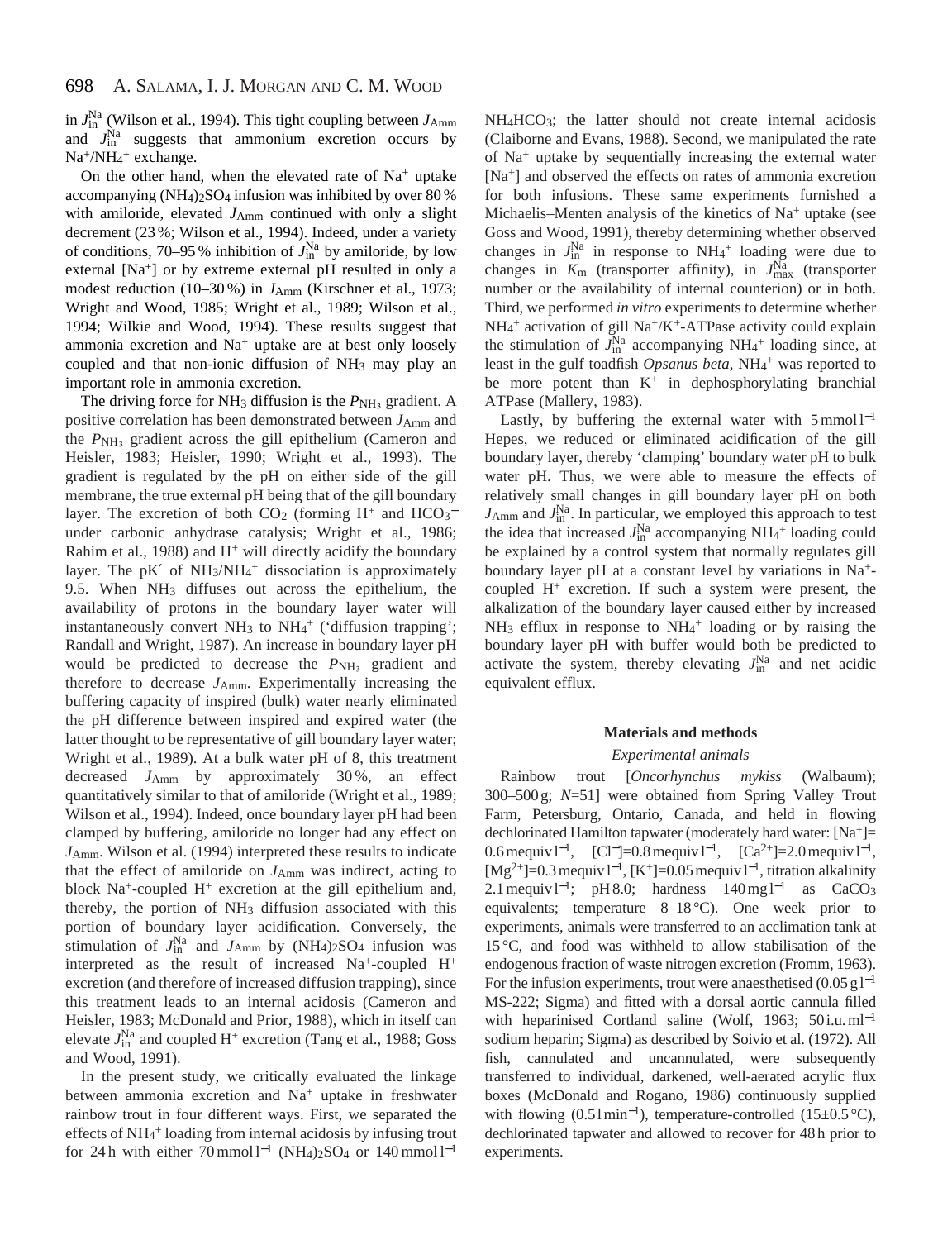# *Infusion and kinetic experiments*

The experimental protocol for the infusion and kinetic experiments covered 3 days. Day 1 consisted of a control flux measurement (60 min period) followed by the control kinetic series of flux measurements (over approximately 5 h). Day 2 consisted of the start of infusion, followed by flux measurements at 2, 4 and 8 h of infusion (30 min periods). Day 3 consisted of 24 h infusion flux measurement (30 min period), followed by the infusion kinetic series of flux measurements (again over approximately 5 h).  $J_{Amm}$  and  $J_{net}^{Na}$  were measured during all flux periods, whereas unidirectional fluxes of Na+  $(J_{\text{in}}^{\text{Na}}$ ,  $J_{\text{out}}^{\text{Na}})$  were measured only during the control and 24 h infusion periods. Titratable alkalinity fluxes were measured only in the NH<sub>4</sub>HCO<sub>3</sub> infusion series, at control and 24 h periods.

At the start of each flux period, the boxes were closed and, for the control and 24 h infusion flux period,  $0.04 \text{ MBq} \text{ml}^{-1}$ <sup>24</sup>Na<sup>+</sup> (1 µCi ml<sup>-1</sup>) stock solution was added. After a 10 min mixing period, water samples (30 ml) were taken at 0 min (initial) and 30 or 60 min (final) for analysis of water  $[Na^+]$  $([Na<sup>+</sup>]e)$ , total ammonia concentration  $(T<sub>Amm</sub>)$ , titratable alkalinity  $(T_{\text{Alk}})$  and  $^{24}\text{Na}^+$  radioactivity. When operated as a closed system, the volume of each flux box was approximately 2500 ml. Between flux periods, the boxes were returned to the flow-through tapwater system.

At the end of each flux period, a  $400 \mu l$  blood sample was taken *via* the dorsal aortic cannula into a 1 ml heparinized syringe, and this volume was immediately replaced with saline. In the case of ammonium salt infusions, particular care was taken to avoid contaminating the sampled blood with any infusate still present in the cannula.

The ammonium salt solutions, either  $70 \text{ mmol } 1^{-1}$ (NH4)2SO4 or 140 mmol l−<sup>1</sup> NH4HCO3 (both adjusted to pH 7.8), were infused at a nominal rate of 3 ml kg−<sup>1</sup> h−<sup>1</sup> *via* the dorsal aortic cannula using a peristaltic pump (Gilson, Minipuls). This infusion rate was chosen so as to maximize the ammonia load (without exceeding normal plasma osmolality) while minimizing the volume load to an amount that fish are able to excrete by increasing their urine flow rate (see Goss and Wood, 1990b). The measured infusion rate for  $(NH<sub>4</sub>)<sub>2</sub>SO<sub>4</sub>$  was 2.63±0.12 ml kg<sup>-1</sup> h<sup>-1</sup> (an NH<sub>4</sub><sup>+</sup> load of  $368.8\pm17.1 \,\mathrm{\mu}$ mol kg<sup>-1</sup> h<sup>-1</sup>, N=10) and the infusion rate for NH<sub>4</sub>HCO<sub>3</sub> was  $3.13 \pm 0.09 \text{ ml kg}^{-1} \text{ h}^{-1}$  (an NH<sub>4</sub><sup>+</sup> load of 438.6±12.5 µmol kg−<sup>1</sup> h<sup>−</sup>1, *N*=11) (means ± S.E.M.).

For the kinetic experiments, the boxes were flushed three times with artificial tapwater containing zero NaCl but made up to duplicate the  $[Ca^{2+}]$ ,  $[Mg^{2+}]$ , titratable alkalinity, pH and hardness of dechlorinated Hamilton tapwater (for details of synthesis, see Goss and Wood, 1990a). Exposure to this medium causes no change in transepithelial potential in rainbow trout, in contrast to distilled water (Goss and Wood, 1990a). The boxes were then closed and, to achieve the required [Na+]e, a given volume of NaCl was added to the boxes from a common NaCl stock solution  $(1 \text{ mol } l^{-1})$ containing  $0.18 \text{ MBq} \text{ ml}^{-1}$  (5 µCi ml<sup>-1</sup>) <sup>24</sup>Na<sup>+</sup>. After the stock solution had been added, a 10 min mixing period was allowed,

and water samples were then taken at 0 min (initial) and 30 min (final) for analysis of  $[Na^+]_e$ ,  $T_{Amm}$  and  $^{24}Na^+$  radioactivity. The boxes were then flushed with the NaCl-free artificial tapwater, and the following flux period was started. The flushing between each flux period was performed to prevent ammonia from building up to toxic levels during infusion. Six flux periods of increasing water [NaCl] (nominally 50, 150, 300, 600, 1200 and 2400 μmol l<sup>-1</sup>) were tested.

# *Na+/K+-ATPase activity experiments*

Trout were placed in boxes provided with regular dechlorinated tapwater, allowed to settle for 2 days, then killed with an overdose of MS-222 buffered with NaHCO<sub>3</sub>. The gills were perfused free of erythrocytes using a modified, phosphate-free Cortland saline (Perry et al., 1984). The filaments were then excised, frozen in liquid  $N_2$  and stored at −70 °C.

Full details of the  $Na^{+}/K^{+}$ -ATPase assay procedure, which followed the method of Holliday (1985), with protein determination by the method of Lowry et al. (1951), are given by Morgan et al. (1997). The activity of gill  $Na^+/K^+$ -ATPase was calculated from the difference in the amount of organic phosphate liberated by gill homogenates incubated in two media: a 'plus  $K^+$  medium' containing optimal concentrations of all ions, therefore measuring the activities of all ATPases present, and a 'minus  $K^+$  plus ouabain medium' which measured the activity of all ATPases except Na+/K+-ATPase. The only modification was that  $[K^+]$  was set to the normal extracellular (plasma) concentration of 5 mmol l<sup>-1</sup> (rather than  $30 \text{ mmol } 1^{-1}$ ) in the 'plus K<sup>+</sup> medium', and various concentrations of ammonium were added to evaluate the potential of NH<sub>4</sub><sup>+</sup> to stimulate activity under physiological conditions.  $Na^{+}/K^{+}$ -ATPase activity was measured in triplicate at NH<sub>4</sub><sup>+</sup> concentrations of 0, 50, 150 and 500 µmol  $l^{-1}$  chosen to cover the range of extracellular (plasma) concentrations measured in the control and ammonium-loaded trout of the present study.  $NH_4$ <sup>+</sup> was added as  $(NH_4)_2SO_4$ .

## *Experiments with Hepes-buffered water*

The experimental protocol for the Hepes-buffered water experiments was the following: first a control period  $(C_1)$  with normal tapwater, then three periods of exposure to Hepes buffer at different pH values, and finally a control period (*C*2). For the first set of experiments, a sixth flux period, with a high water  $[K^+]$  ( $[K^+]_e$ ) of 4.3 mmol l<sup>-1</sup> KCl (but 0 mmol l<sup>-1</sup> Hepes) was performed after the second control period as a check on the possible complicating effects of elevated  $[K^+]_e$  during exposures to Hepes. To ensure that the increase or decrease in pH itself did not affect the results, the fish were divided in two groups. One group of fish started with a low-pH Hepes period and the second group of fish with a high-pH Hepes period.

At the start of each flux period, the boxes were closed, and for the Hepes flux periods a given volume of  $100 \text{ mmol } 1^{-1}$ Hepes (Sigma, Hepes free acid, adjusted to the appropriate pH) stock solution was added to give a final concentration of 5 mmol l<sup>−</sup>1. After a 10 min mixing period, 0.04 MBq ml−1 24Na+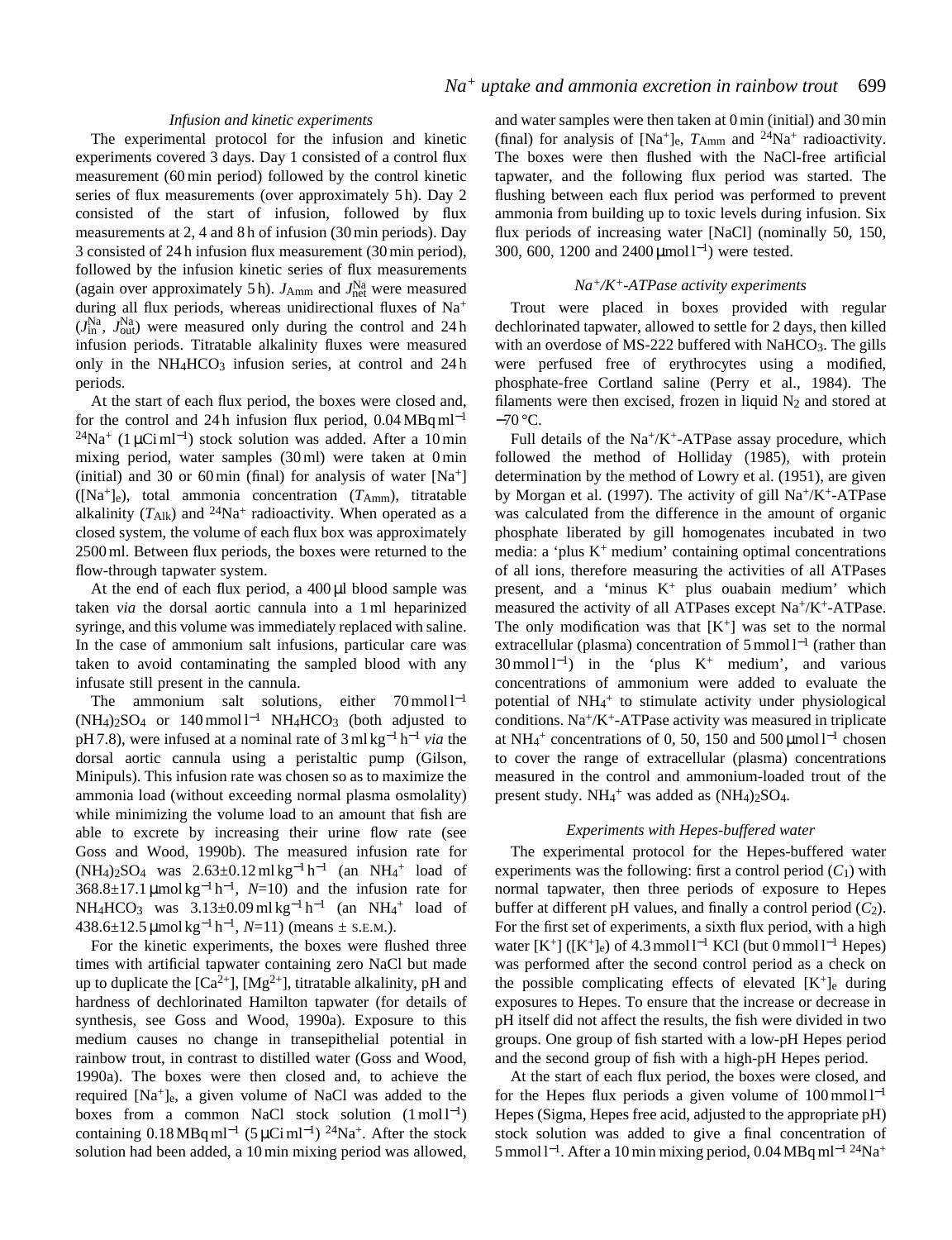#### 700 A. SALAMA, I. J. MORGAN AND C. M. WOOD

(1 µCi ml<sup>−</sup>1) stock solution was added. After a further 10 min mixing period, water samples (30 ml) were taken at 0 (initial) and 60 min (final) for analysis of water [Na+]e, [K+]e, *T*Amm,  $T_{Alk}$  and  $^{24}Na^{+}$  radioactivity. Between each flux period, the boxes were returned for 30 min to the flowthrough tapwater system. These water changeovers caused no apparent disturbance to the animals.

For the first set of Hepes experiments, three stock solutions of Hepes buffer (100 mmol l<sup>−</sup>1) were prepared, and the pH was adjusted to 6.9, 7.5 and 8.1 with KOH. For the second set of Hepes experiments, three stock solutions of Hepes buffer (100 mmol l<sup>−</sup>1) were made, and the pH was adjusted to 7.7, 8.1 and 8.5 with NaOH. During the mixing period during which Hepes stock solution was added to dechlorinated tapwater at a ratio of 1:20, the water pH stabilized at values slightly different from the nominal pH to which the stock buffer solutions had been calibrated. All results are given as measured water pH. Titratable alkalinity fluxes were measured only in the first series, where buffer pH was adjusted using KOH.

# *Analytical techniques*

Arterial pH (pHa) and plasma total  $CO<sub>2</sub>$  concentration  $(C<sub>CO2</sub>)$  were analysed immediately upon collection. Wholeblood pH was measured using a Radiometer G279/G2 glass capillary electrode and K497 calomel reference electrode connected to a Radiometer PHM 71 acid–base analyser. *C*<sub>CO2</sub> was measured on  $50 \mu l$  samples of plasma using a total  $CO<sub>2</sub>$ analyser (Corning 965). The plasma was obtained by centrifugation  $(10000g, 2min)$  and the remainder was frozen in liquid N2 and stored at −70 °C until analysis of plasma *T*Amm, [Na+] and [Cl<sup>−</sup>]. Plasma *T*Amm was measured enzymatically using the GLDH/NAD method (Sigma 170-UV), plasma [Na+] was measured by atomic absorption spectrophotometry (Varian AA1275) and plasma [Cl−] was measured by coulometric titration (Radiometer CMT10).

Water total [Na<sup>+</sup>]<sub>e</sub> was determined by atomic absorption spectrophotometry (Varian AA1275).  $24$ Na<sup>+</sup> radioactivity was counted in duplicate on 5 ml water samples in 10 ml of ACS fluor (Amersham) on a liquid scintillation counter (LKB Wallac 1217 Rackbeta). The <sup>24</sup>Na<sup>+</sup> values (cts min<sup>-1</sup>) were automatically corrected for radioactive decay by the program of the scintillation counter. Water *T*Amm was measured in duplicate using a modified salicylate hypochlorite method (Verdouw et al., 1978). Titratable alkalinity  $(T_{Alk})$  was determined by titration of 10 ml water samples to a fixed end point (pH 4.0) with  $0.02 \text{ mol}^{-1}$  HCl, according to methods detailed in McDonald and Wood (1981).

# *Calculations*

Plasma  $P_{CO_2}$  and [HCO<sub>3</sub><sup>-</sup>] were calculated from pHa and  $C_{\text{CO}_2}$  from the Henderson–Hasselbalch equation using  $\alpha_{\text{CO}_2}$ and pK values from Boutilier et al. (1984).

Plasma  $P_{NH_3}$  and [NH<sub>4</sub><sup>+</sup>] were calculated from pHa and  $T_{\text{Amm}}$  using the Henderson–Hasselbalch equation with  $\alpha_{\text{NH}_3}$ and pK′ values from Cameron and Heisler (1983).

Net flux rates of total ammonia ( $J_{Amm}$ , µmol kg<sup>-1</sup> h<sup>-1</sup>) were calculated as:

$$
J_{\text{Amm}} = (T_{\text{Amm},i} - T_{\text{Amm},f}) \times V/(t \times M), \qquad (1)
$$

where i and f refer to initial and final concentration ( $\mu$ mol l<sup>-1</sup>), *V* is the water volume (1) in the box, *t* is the time elapsed (h) and *M* is the fish mass (kg).

Net Na<sup>+</sup> flux rates (*J*Na, μmol kg<sup>-1</sup> h<sup>-1</sup>) were calculated using an equation analogous to equation 1. Unidirectional Na<sup>+</sup> influx rates ( $J_{\text{in}}^{\text{Na}}$ ,  $\mu$ mol kg<sup>-1</sup> h<sup>-1</sup>) were calculated as:

$$
J_{\text{in}}^{\text{Na}} = (R_{\text{i}} - R_{\text{f}}) \times V/(SA \times t \times M), \qquad (2)
$$

where  $R_i$  and  $R_f$  are initial and final radioactivities in water  $(\text{cts min}^{-1} l^{-1}),$ <sup>−</sup>1), *SA* is the mean specific activity  $(\text{cts min}^{-1} \mu \text{mol}^{-1})$  over the flux period in question, and other symbols are as in equation 1. Unidirectional Na<sup>+</sup> efflux rates  $(J_{\text{out}}^{\text{Na}}, \mu \text{mol} \text{kg}^{-1} \text{h}^{-1})$  were calculated as:

$$
J_{\text{out}}^{\text{Na}} = J_{\text{net}}^{\text{Na}} - J_{\text{in}}^{\text{Na}} \,. \tag{3}
$$

Titratable acid flux rates ( $\mu$ mol kg<sup>-1</sup> h<sup>-1</sup>) were calculated from titration alkalinity measurements (*T*Alk,i and *T*Alk,f; and reversing the initial and final values to achieve acid instead of base flux) in an equation analogous to equation 1. Net acidic equivalent flux rates ( $\mu$ mol kg<sup>-1</sup> h<sup>-1</sup>) were calculated as the sum, signs considered, of titratable acid flux rate and  $J_{Amm}$  (for details, see McDonald and Wood, 1981). For all fluxes, losses by the animal have a negative sign, gains a positive sign.

The effect on  $J_{\text{in}}^{\text{Na}}$  of sequentially increasing  $[Na^+]_e$  in the kinetic experiments showed distinctive saturation kinetics, and so transformation of the data to yield  $K_{\rm m}$  and  $J_{\rm max}^{\rm Na}$  values of the Michaelis–Menten equation was performed by Eadie–Hofstee regression analysis, as outlined in Goss and Wood (1990a).

All results are given as means  $\pm$  s.E.M. (where *N* is the number of animals). Water  $[Na^+]_e$ ,  $[K^+]_e$  and pH values are the means of the initial and final water samples. Within an infusion, buffer or Na+/K+-ATPase series in which repeated measurements were made on the same fish or homogenate, a paired Student's *t*-test (two-tailed; *P*<0.05) was used to determine the significance of changes, with each animal serving as its own control, and with the Bonferroni procedure for multiple comparisons (Nemenyi et al., 1977). For comparisons between different infusions or buffer series, a one-way analysis of variance (ANOVA) was performed followed by the least significant difference (LSD) test. A significance level of *P*<0.05 was employed throughout.

# **Results**

# *Responses to ammonium infusion*

Infusion of 70 mmol l−<sup>1</sup> (NH4)2SO4 led to a threefold increase in arterial plasma *T*Amm within the first 2 h, from approximately 50 to 150  $\mu$ mol l<sup>-1</sup>. This elevation persisted throughout the 24 h infusion period (Fig. 1A). Arterial plasma  $P_{\text{NH}_3}$  also increased threefold (Fig. 1A). Arterial pH decreased slightly, but not significantly (Fig. 1B). However, a small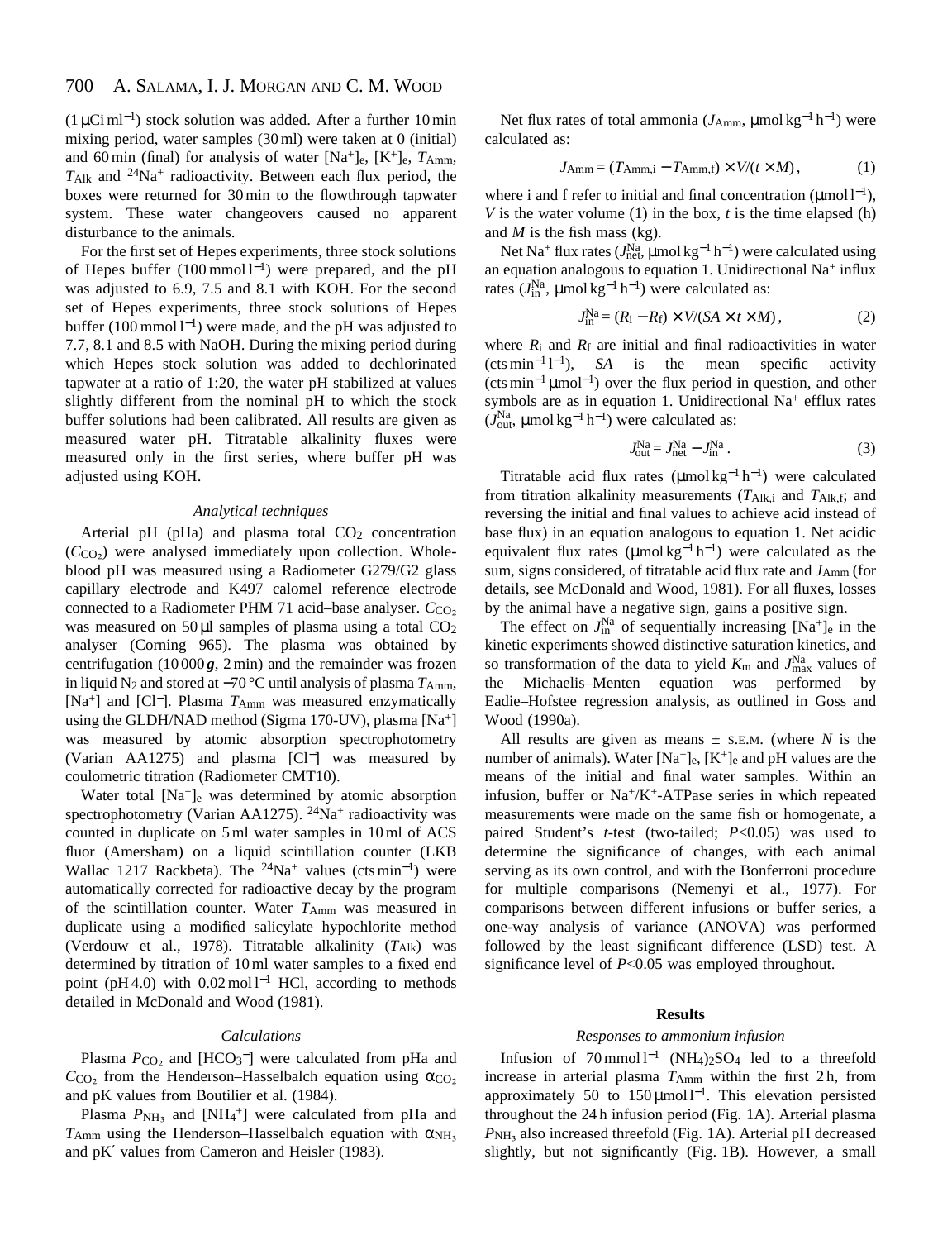

Fig. 1. (A) Plasma total ammonia concentration  $(T_{Amm})$  and  $P_{NH_3}$ , (B) blood pH, (C) plasma  $P_{CO_2}$  and [HCO<sub>3</sub><sup>-</sup>], and (D) plasma [Cl<sup>-</sup>] and [Na<sup>+</sup>] in the arterial blood during a 24 h infusion of 70 mmol  $l^{-1}$ (NH4)2SO4. *C* is the preinfusion control. Significant differences from the control value  $(P<0.05)$  are indicated by an asterisk. Values are means ± S.E.M. (*N*=7–12). 1 mmHg=0.133 kPa.

significant decrease in plasma  $[HCO<sub>3</sub>^-]$  persisted for 24h (Fig. 1C), indicating a small metabolic acidosis. There were no significant changes in plasma  $[Na^+]$  and  $[Cl^-]$  (Fig. 1D).

As expected, the  $(NH_4)_2SO_4$  infusion increased the rate of ammonia excretion  $(J_{Amm}; Fig. 2A)$ . The fish reached the new steady-state rate, which was approximately 2.9 times higher than the control rate, within the first 2 h of the infusion, and this rate was maintained throughout the infusion period. This elevation of *J*Amm was accompanied by a 2.7-fold increase in the rate of Na<sup>+</sup> uptake  $(J<sub>in</sub><sup>Na</sup>)$  measured at 24 h of infusion. The absolute increase in  $J_{Amm}$  (469 µmol kg<sup>-1</sup> h<sup>-1</sup>) was actually higher than the rate of NH<sub>4</sub><sup>+</sup> loading (369 µmol kg<sup>-1</sup> h<sup>-1</sup>), while the absolute increase in  $J_{\text{in}}^{\text{Na}}$  (337 µmol kg<sup>-1</sup> h<sup>-1</sup>) was approximately 70% of the absolute increase in *J*<sub>Amm</sub>. Net Na<sup>+</sup> flux ( $J_{\text{net}}^{Na}$ ) was positive (indicating uptake) throughout the infusion period, even though  $J_{\text{out}}^{\text{Na}}$  increased significantly at 24 h (Fig. 2B).

Infusion of 140 mmol l−<sup>1</sup> NH4HCO3 also increased arterial plasma *T*Amm by threefold within the first 2 h, and consequently plasma  $P_{\text{NH}_3}$  again increased threefold (Fig. 3A). The infusion led to a significant metabolic alkalosis by 4h reflected in a



Fig. 2. (A) Total ammonia excretion rate (µmol kg−<sup>1</sup> h<sup>−</sup>1, *J*Amm) and (B) Na<sup>+</sup> influx  $(J_{\text{in}}^{\text{Na}})$ , net Na<sup>+</sup> flux  $(J_{\text{net}}^{\text{Na}})$ , shaded columns) and Na<sup>+</sup> efflux  $(J_{\text{out}}^{\text{Na}})$  rates (µmol kg<sup>-1</sup> h<sup>-1</sup>) during a 24 h infusion of 70 mmol l<sup>−</sup>1 (NH4)2SO4. *C* is the preinfusion control. Significant differences from the control value  $(P<0.05)$  are indicated by an asterisk. Values are means ± S.E.M. (*N*=6).

significant increase in pHa (Fig. 3B) and plasma  $[HCO<sub>3</sub><sup>-</sup>]$  (Fig. 3C). By 24 h, partial compensation had occurred such that the acid–base changes were no longer significant. There were no significant changes in plasma Na<sup>+</sup> or Cl<sup>−</sup> concentrations (Fig. 3D).

The infusion of NH<sub>4</sub>HCO<sub>3</sub> increased *J*<sub>Amm</sub> (Fig. 4A). The pattern was the same as with  $(NH<sub>4</sub>)<sub>2</sub>SO<sub>4</sub>$  infusion, although the increase in  $J_{\text{Amm}}$  (495 µmol kg<sup>-1</sup> h<sup>-1</sup>) was slightly higher, 3.3fold, reflecting the slightly higher rate of  $NH_4^+$  loading (439 µmol kg<sup>-1</sup> h<sup>-1</sup>). In contrast to the  $(NH_4)_2SO_4$  infusion,  $J_{\text{in}}^{\text{Na}}$  increased only 1.7-fold, or approximately 30% of the increase in  $J_{Amm}$  (Fig. 4B).  $J_{net}^{Na}$  was again positive throughout the infusion period (Fig. 4B), but there was no change in  $J_{\text{out}}^{\text{Na}}$ . Titratable acid flux rates increased from  $+46.1$  $\pm$ 55.7 µmol kg<sup>-1</sup> h<sup>-1</sup> (control) to  $+$ 510.5 $\pm$ 54.3 µmol kg<sup>-1</sup> h<sup>-1</sup> (infusion, *N*=9, *P*<0.05), approximately equal to the increase in *J*Amm, but there was no change in the net acidic equivalent flux between the control and 24h infusion flux periods  $(-223.1\pm63.0 \,\text{\mu}$ mol kg<sup>-1</sup> h<sup>-1</sup> and  $-234.1\pm26.9 \,\text{\mu}$ mol kg<sup>-1</sup> h<sup>-1</sup> respectively, *N*=9).

# *Na+ uptake kinetics: responses to increasing water Na<sup>+</sup> concentrations*

Under control conditions, sequential increases in water [Na<sup>+</sup>]<sub>e</sub> from 50 to 2400 μmol l<sup>-1</sup> (nominal concentration) caused a progressive threefold increase in  $J_{\text{in}}^{\text{Na}}$  in a pattern that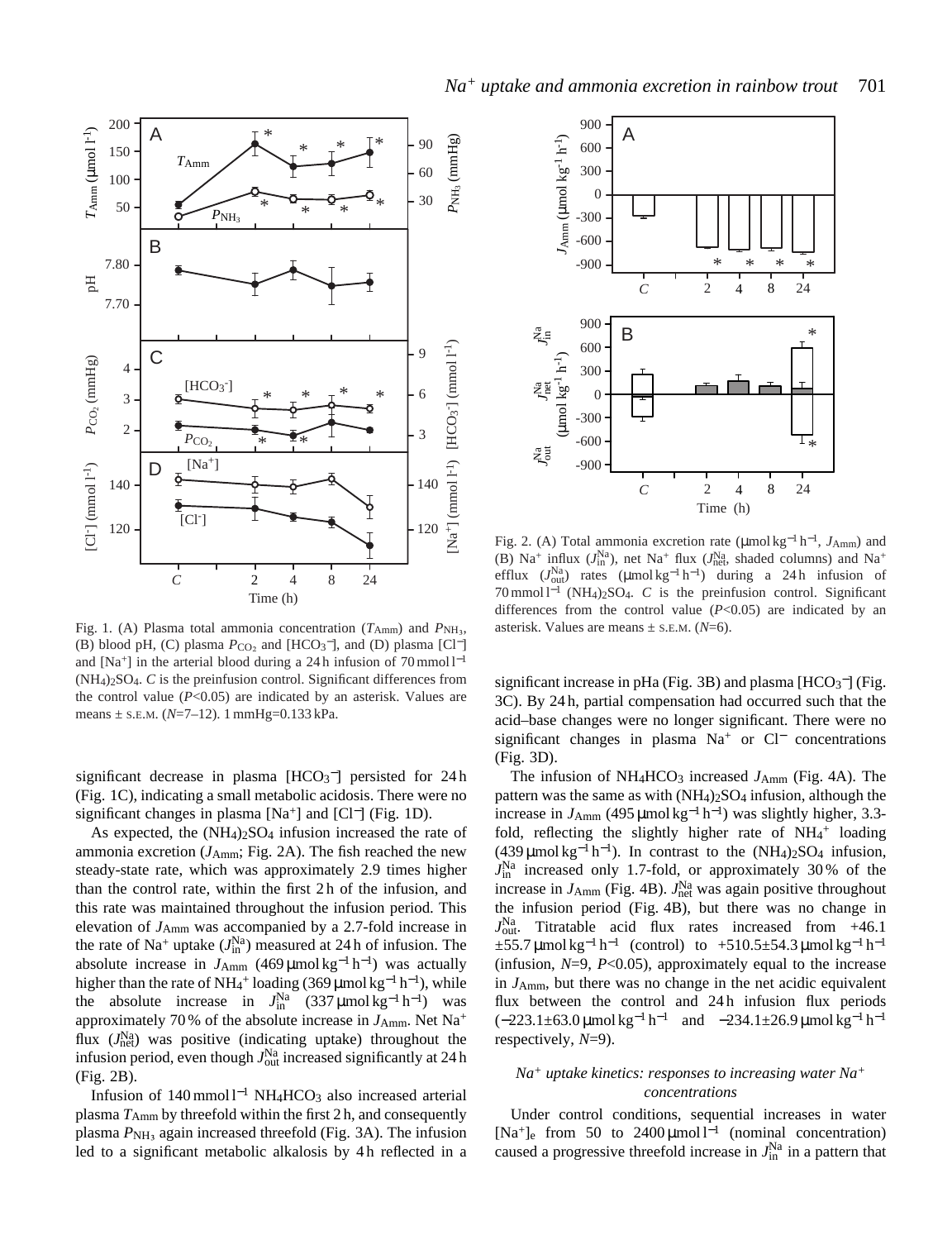

Fig. 3. (A) Plasma total ammonia concentration  $(T_{Amm})$  and  $P_{NH_3}$ , (B) blood pH, (C) plasma  $P_{CO_2}$  and [HCO<sub>3</sub><sup>-</sup>], and (D) plasma [Cl<sup>-</sup>] and [Na<sup>+</sup>] in the arterial blood during a 24 h infusion of  $140$  mmol l<sup>-1</sup> NH4HCO3. *C* is the preinfusion control. Significant differences from the control value  $(P<0.05)$  are indicated by an asterisk. Values are means ± S.E.M. (*N*=7–11). 1 mmHg=0.133 kPa.

exhibited typical Michaelis–Menten saturation kinetics (Figs 5A, 6A). Infusion of either  $(NH<sub>4</sub>)<sub>2</sub>SO<sub>4</sub>$  (Fig. 5A) or  $NH<sub>4</sub>HCO<sub>3</sub>$  (Fig. 6A) for 24 h resulted in significant increases in  $J_{\text{in}}^{\text{Na}}$  at virtually all concentrations of  $[\text{Na}^+]_e$ . In both cases, Eadie–Hofstee analysis revealed that the maximal rate of Na+ uptake  $(J_{\text{max}}^{\text{Na}})$  increased significantly by approximately 1.75fold relative to control values (Table 1). The  $J_{\text{max}}^{\text{Na}}$  of  $(NH_4)_2SO_4$  infusion was slightly greater than the  $J_{\text{max}}^{Na}$  of NH<sub>4</sub>HCO<sub>3</sub> infusion, but the difference was not significant (Table 1).  $K<sub>m</sub>$  tended to decrease with  $(NH<sub>4</sub>)<sub>2</sub>SO<sub>4</sub>$  infusion and to increase with  $NH<sub>4</sub>HCO<sub>3</sub>$  infusion, but again the changes were not significant (Table 1). Nevertheless, the compound effect of these small differences in  $K_{\rm m}$  and  $J_{\rm max}^{\rm Na}$  between the two treatments quantitatively accounted for the much smaller  $J_{\text{in}}^{\text{Na}}$  elevation at ambient water  $[Na^+]_e$  observed with  $NH_4HCO_3$  infusion (Fig. 4B) relative to  $(NH_4)_2SO_4$  infusion (Fig. 2B).

Under control conditions, the threefold variation in  $J_{\text{in}}^{\text{Na}}$ accompanying the acute elevation of  $[Na^+]_e$  in the kinetic protocol had little effect on *J*Amm (Figs 5B, 6B). Infusion of either ammonium salt greatly elevated  $J_{Amm}$ , but again there



Fig. 4. (A) Total ammonia excretion rate (µmol kg−<sup>1</sup> h<sup>−</sup>1, *J*Amm) and (B) Na<sup>+</sup> influx  $(J<sub>in</sub><sup>Na</sup>)$ , net Na<sup>+</sup> flux  $(J<sub>net</sub><sup>Na</sup>)$ , shaded columns) and Na<sup>+</sup> efflux  $(J_{\text{out}}^{\text{Na}})$  rates ( $\mu$ mol kg<sup>-1</sup> h<sup>-1</sup>) during a 24 h infusion of 140 mmol l−<sup>1</sup> NH4HCO3. *C* is the preinfusion control. Significant differences from the control value  $(P<0.05)$  are indicated by an asterisk. Values are means ± S.E.M. (*N*=11).

were only minor changes in  $J_{Amm}$  over the kinetic protocol. With the  $(NH_4)_2SO_4$  infusion,  $J_{Amm}$  at the two lowest levels of [Na<sup>+</sup>]<sub>e</sub> (50 and 150 µmol l<sup>-1</sup>) was approximately 10 % lower than at higher  $[Na^+]_e$  (Fig. 5B). With the NH<sub>4</sub>HCO<sub>3</sub> infusion, the same trend was apparent but not statistically significant (Fig. 6B).

# *Influence of ammonium on Na+/K+-ATPase activity*

In the presence of the normal extracellular  $K^+$  concentration (5 mmol l<sup>−</sup>1), a change in NH4 <sup>+</sup> concentration from nominally

Table 1. *Mean estimates of* K*<sup>m</sup> and* J*Na max obtained by onesubstrate Michaelis–Menten analysis for the Na<sup>+</sup> transport system during control conditions and after 24 h of infusion of 70 mmol l*−*<sup>1</sup> (NH4)2SO4 or 140 mmol l*−*<sup>1</sup> NH4HCO3*

| Treatment                             |                     | N        | $K_{\rm m}$<br>$(\text{mmol } l^{-1})$ | $J_{\rm max}^{\rm Na}$<br>$(\mu$ mol kg <sup>-1</sup> h <sup>-1</sup> ) |
|---------------------------------------|---------------------|----------|----------------------------------------|-------------------------------------------------------------------------|
| $(NH_4)$ <sub>2</sub> SO <sub>4</sub> | Control<br>Infusion | 10<br>10 | $111.6 \pm 24.0$<br>$67.5 + 10.4$      | $378.3 + 71.3$<br>$661.5 \pm 78.5*$                                     |
| $NH_4HCO3$                            | Control<br>Infusion | 11       | $92.7 + 21.3$<br>$107.4 + 75.1$        | $351.7 \pm 75.1$<br>$612.9 + 95.6*$                                     |

Values are means  $\pm$  S.E.M.

Significant differences from respective control values are indicated by an asterisk.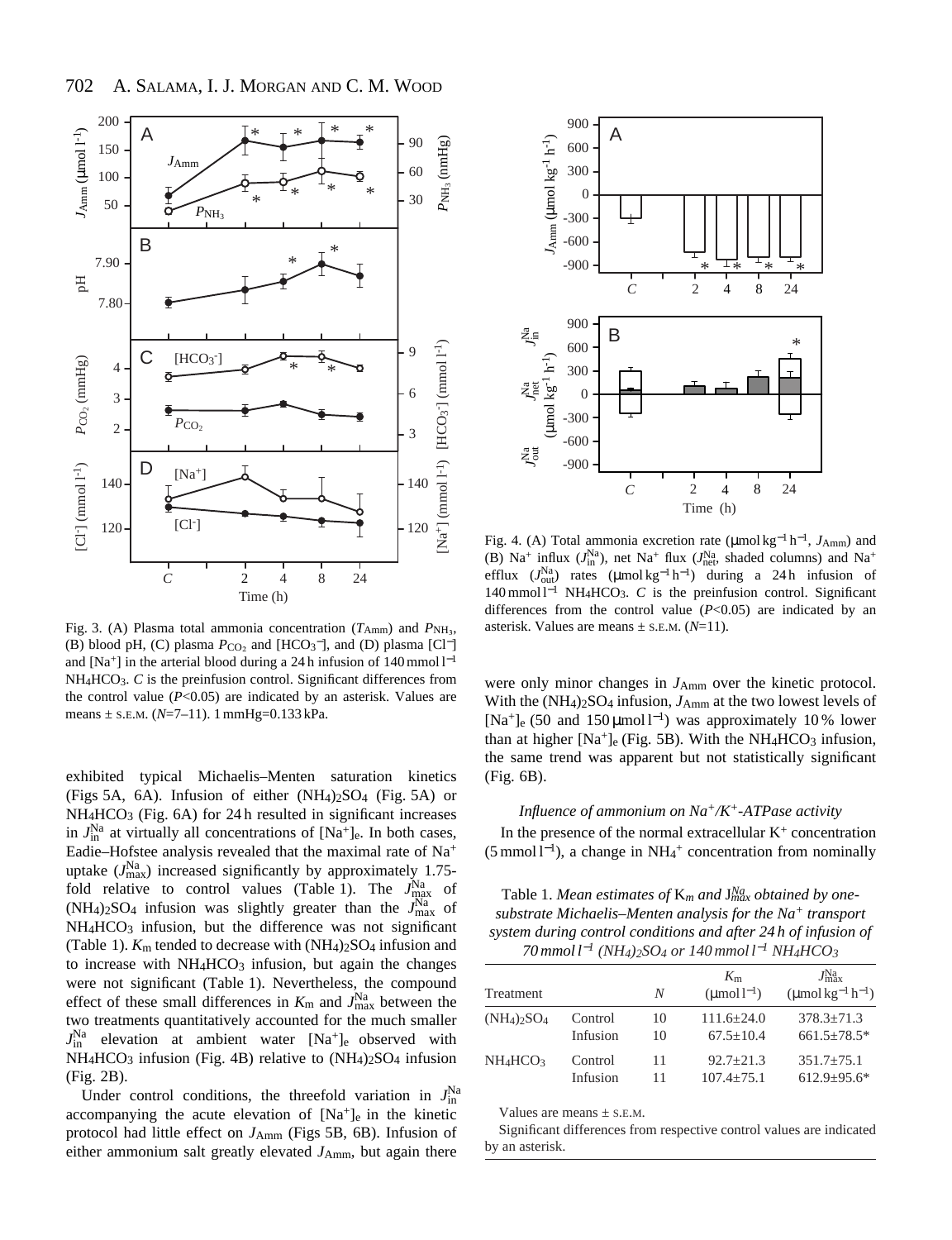

Fig. 5. (A)  $Na^+$  influx rates  $(J_{in}^{Na})$  and (B) total ammonia excretion rates  $(J<sub>Amm</sub>)$  as a function of water  $[Na^+]$  under control conditions (○) and after 24 h of infusion of 70 mmol  $l^{-1}$  (NH<sub>4</sub>)<sub>2</sub>SO<sub>4</sub> (●). The curves in A were drawn by Michaelis–Menten analysis from mean estimates of  $K_{\text{m}}$  and  $J_{\text{max}}^{\text{Na}}$  obtained by Eadie–Hofstee regression analysis for all individual fish in the group. Significant differences (*P*<0.05) between control and infusion values are indicated by an asterisk, and significant differences between successive means within an infusion group (in B only) are indicated by  $\ddagger$ . Values are means  $\pm$ S.E.M. (*N*=10).

zero to 500 µmol l−<sup>1</sup> had no significant effect on branchial Na+/K+-ATPase activity measured *in vitro* (Fig. 7). These NH4 <sup>+</sup> levels bracketed the values of *T*Amm observed *in vivo* in arterial blood plasma during the infusion experiments (cf. Figs 1A, 3A).

# *Influence of boundary layer buffering*

In the experiments with Hepes-buffered water, manipulation of the pH of the 5 mmol l−<sup>1</sup> Hepes solution necessitated substantial addition of base. In the first set of experiments, KOH was used to adjust the pH of the buffer system, because we wanted to avoid changes in  $[Na^+]_e$  that would probably change  $J_{\text{in}}^{\text{Na}}$  (e.g. Figs 5A, 6A) just by a concentration effect. To control for the possibly disturbing effects of  $[K^+]_e$ , a flux test with 4.3 mmol l−<sup>1</sup> KCl was carried out, slightly above the highest level actually measured in the exposure water during the buffer experiments (Table 2). The high  $[K^+]_e$  had no effects on *J*<sub>Amm</sub> [111.6±15.5 µmol kg<sup>-1</sup> h<sup>-1</sup> (*C*<sub>1</sub>) *versus* 97.6±13.1 μmol kg<sup>-1</sup> h<sup>-1</sup> (KCl), *N*=12]. However,  $J_{\text{in}}^{\text{Na}}$ decreased significantly [124.9±23.4 µmol kg−<sup>1</sup> h−<sup>1</sup> (*C*1) *versus*



Fig. 6. (A) Na<sup>+</sup> influx rates  $(J_{\text{in}}^{\text{Na}})$  and (B) total ammonia excretion rates  $(J<sub>Amm</sub>)$  as a function of water [Na<sup>+</sup>] during control conditions (○) and after a 24 h infusion of  $140 \text{ mmol } l^{-1}$  NH<sub>4</sub>HCO<sub>3</sub> (●). The curves in A were drawn by Michaelis–Menten analysis from mean estimates of  $K_{\text{m}}$  and  $J_{\text{max}}^{\text{Na}}$  obtained by Eadie–Hofstee regression analysis for all individual fish in the group. Significant differences (*P*<0.05) between control and infusion values are indicated by an asterisk, and significant differences between successive means within an infusion group (in B only) are indicated by  $\ddagger$ . Values are means  $\pm$ S.E.M. (*N*=11).

Table 2. *Water [Na+]e, [K+]e, and pH in the two sets of Hepes-buffering experiments*

|                               |    | $[Na^+]_e$             | $[K^+]e$               |                 |
|-------------------------------|----|------------------------|------------------------|-----------------|
| Treatment                     | N  | $(\text{umol }l^{-1})$ | $(\text{umol }l^{-1})$ | pH              |
| <b>KOH</b>                    |    |                        |                        |                 |
| Control                       | 12 | $510.5 + 5.4$          | $42.8 + 0.4$           | $8.23 + 0.02$   |
| pH 6.9                        | 12 | $511.8 \pm 5.0$        | $867.0 \pm 20.7$       | $7.41 + 0.02$   |
| pH 7.5                        | 12 | $514.2 + 4.4$          | $1989.0+16.1$          | $7.65 \pm 0.02$ |
| pH 8.1                        | 12 | $517.8 + 5.7$          | $3281.0 + 28.1$        | $8.03 \pm 0.02$ |
| High $[K^+]$                  | 12 | $529.4 + 4.4$          | $4301.0 + 58.0$        | $8.26 + 0.02$   |
| <b>NaOH</b>                   |    |                        |                        |                 |
| Control                       | 6  | $508.8 \pm 7.2$        |                        | $8.09 \pm 0.02$ |
| pH 7.7                        | 6  | $3024.0 \pm 25.6$      |                        | $7.75 \pm 0.01$ |
| pH 8.1                        | 6  | $3804.0 \pm 37.9$      |                        | $7.98 \pm 0.02$ |
| pH 8.5                        | 6  | $4368.0+25.9$          |                        | $8.17+0.01$     |
| Values are means $\pm$ s.e.m. |    |                        |                        |                 |

73.7±26.9 µmol kg−<sup>1</sup> h−<sup>1</sup> (KCl), *N*=12, *P*<0.05]. Therefore, the second set of experiments was carried out with Hepes solutions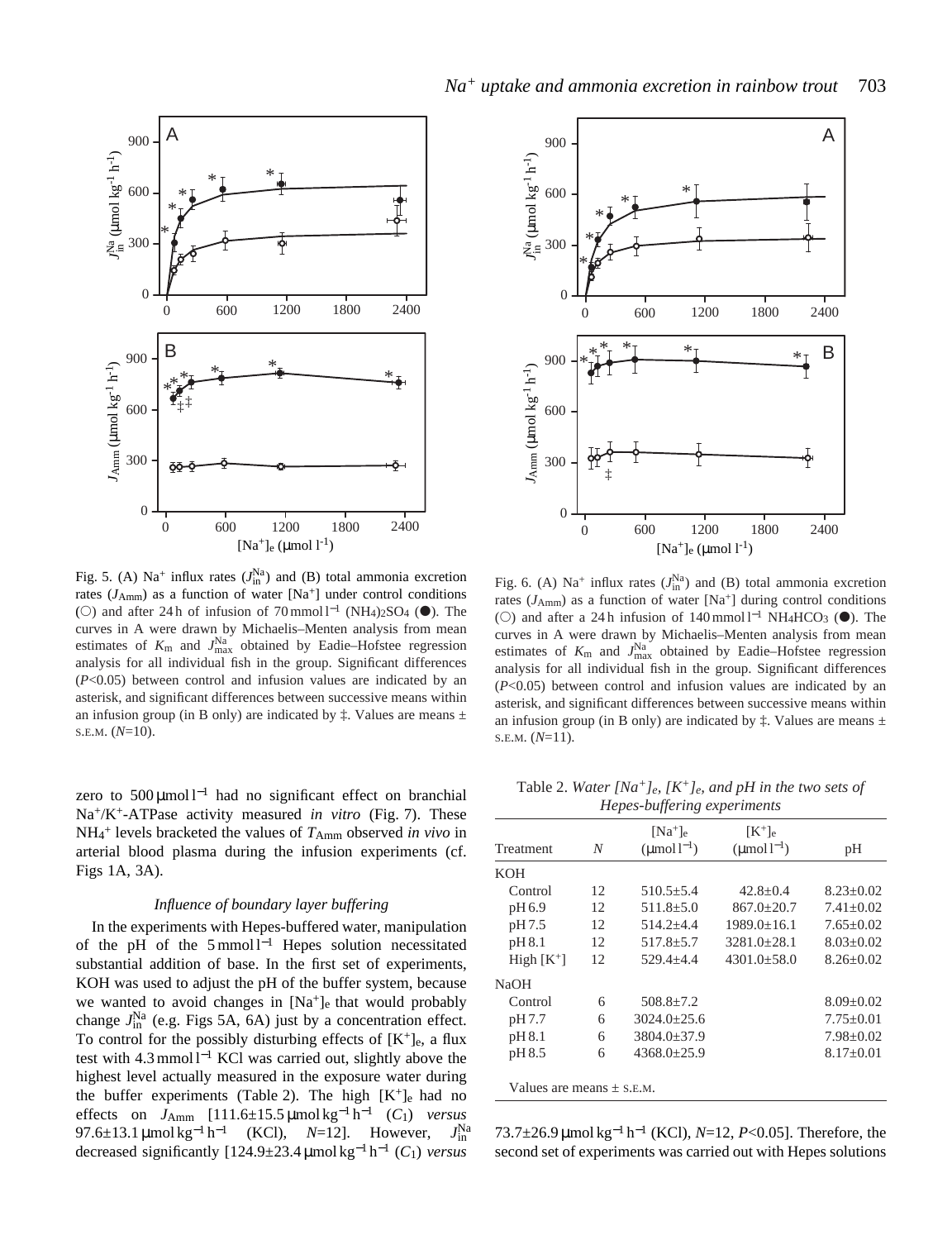

Fig. 7. Branchial Na+/K+-ATPase activities at four different concentrations of ammonium, added as  $(NH_4)_2SO_4$ , in the incubation medium. There were no significant differences. Values are means + S.E.M. (*N*=6).



Fig. 8. (A) Total ammonia excretion rates ( $J_{Amm}$ ) and (B) the percentage decrease in total ammonia excretion rates as a function of water pH in Hepes-buffered water; pH was adjusted with NaOH  $\circ$ and with KOH  $(O)$ .  $C_1$  and  $C_2$  are the initial and final control flux periods in tapwater, pH 8.1–8.2. Significant differences from the *C*1 value ( $P<0.05$ ) are indicated by an asterisk. Values are means  $\pm$ S.E.M. (*N*=6 for NaOH, *N*=12 for KOH). ■, value from Wright et al. (1989);  $\triangle$ , value from Wilson et al. (1994). See text for details of the regression in B.

adjusted with NaOH. The measured increase in  $[Na^+]_e$  in this series (Table 2) would have stimulated  $J_{\text{in}}^{\text{Na}}$  by approximately



Fig. 9. (A) Na<sup>+</sup> influx rates  $(J_{\text{in}}^{Na})$  and (B) the percentage change in Na<sup>+</sup> influx rates as a function of water pH in Hepes-buffered water, calculated as described in the text; pH was adjusted with NaOH  $\circledbullet$ ) and with KOH  $(O)$ .  $C_1$  and  $C_2$  are the initial and final control flux periods in tapwater, pH 8.1–8.2. Significant differences (*P*<0.05) from the *C*1 value are indicated by an asterisk, and significant differences from the respective lowest pH group are indicated by ‡. Values are means ± S.E.M. (*N*=6 for NaOH, *N*=12 for KOH). See text for details of the regression in B.

15 % on the basis of the control relationships in Figs 5A and 6A and Table 1.

The measured pH values in the water achieved and the nominal buffer pH values are reported in Table 2. At a gill boundary layer pH above 7.7, *J*Amm decreased in both experimental series (Fig. 8A). Since control *J*<sub>Amm</sub> values were different between the two sets of experiments, the *J*Amm flux results were normalized as percentage changes from control values. This analysis revealed a linear correlation between gill boundary layer pH and the percentage decrease in  $J_{Amm}$ (Fig. 8B): %*J*Amm=−(41.7±9.5)pH+(312.1±73.9) (*r*=−0.52, *N*=54, *P*<0.05).

In contrast to the *J*Amm results, there was initially a significant increase in  $J_{\text{in}}^{\text{Na}}$  relative to  $C_1$  at each of the lowest gill boundary layer pH values in both series (Fig. 9A). Thereafter, as boundary layer pH increased,  $J_{\text{in}}^{\text{Na}}$  decreased back to control levels or below. However, the control  $J_{\text{in}}^{\text{Na}}$ values were again different between the two sets of experiments; the first set was complicated by the potential 40 % decrease in  $J_{\text{in}}^{\text{Na}}$  caused by  $[K^+]_e$  alone, and the second set by the potential 15 % increase caused by  $[Na^+]_e$  alone. Therefore,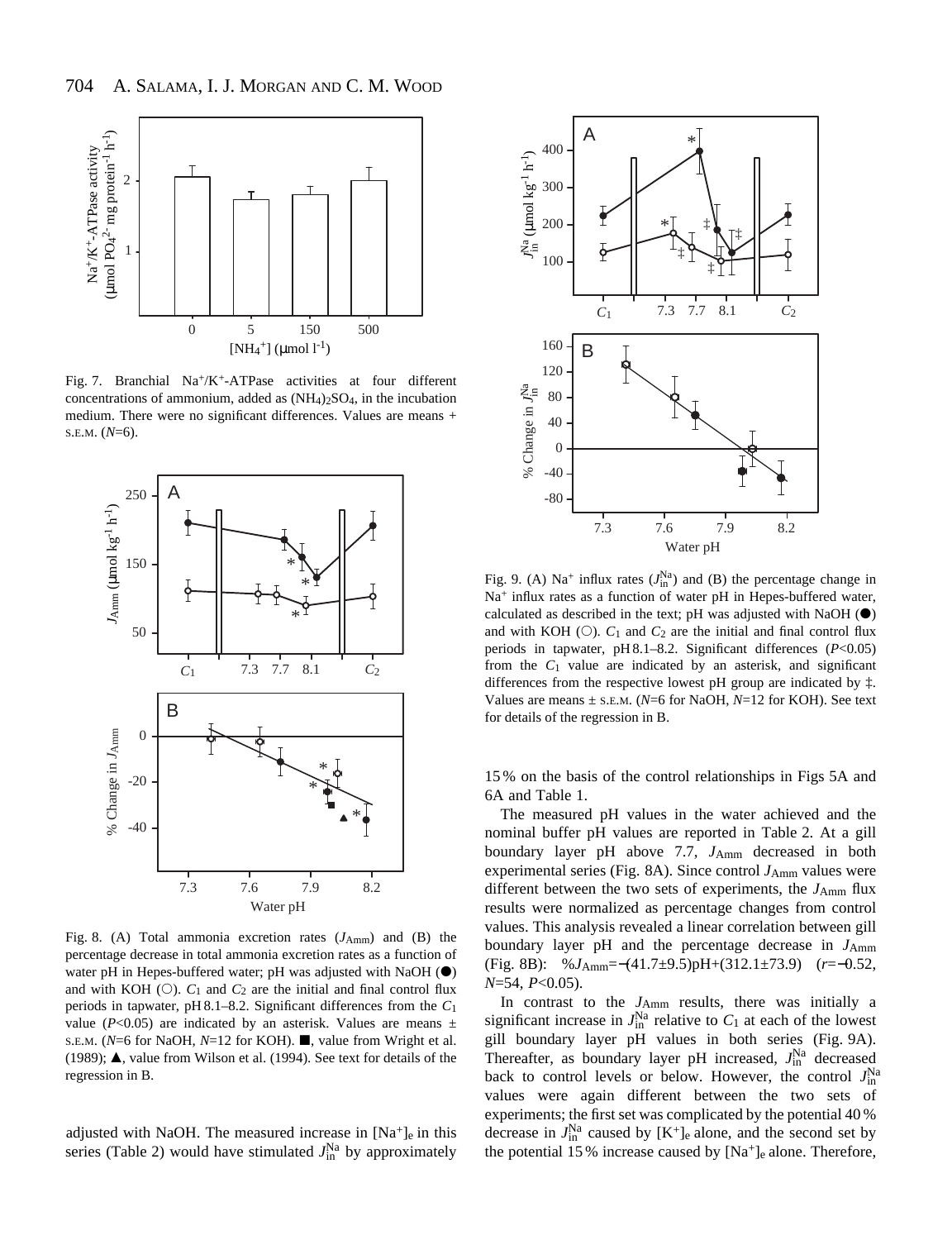

Fig. 10. Titratable acid flux  $(T_{\text{Acid}})$ , net acid equivalent flux (shaded columns) and total ammonia excretion  $(J_{Amm})$  rates (µmol kg<sup>-1</sup> h<sup>-1</sup>) as a function of water pH in Hepes-buffered water; pH was adjusted with KOH. Significant differences of both  $T_{\text{Acid}}$  and net  $H^+$  fluxes (*P*<0.05) from *C*1 value are indicated by an asterisk and from the lowest pH (7.4) group by  $\ddagger$ . Values are means  $\pm$  s.e.m. (*N*=12).

the results were normalized as a percentage change from the control values with these correction factors applied. The analysis revealed a linear correlation between gill boundary layer pH and the percentage change in  $J_{\text{in}}^{\text{Na}}$  (Fig. 9B): %*J*Na in =−(230.2±43.7)pH+(1836.4±340.8) (*r*=0.59, *N*=54, *P*<0.05).

The titratable acid flux rates were measured only in the first (KOH) series. The results demonstrated a strong dependency of titratable acid flux on boundary layer pH, much greater than could be explained by the much smaller change in  $J_{Amm}$ (Fig. 10). The net acidic equivalent flux was very positive (i.e. net H+ uptake) at lower pH values and decreased greatly as boundary layer pH was raised from 7.41 to 8.03.

#### **Discussion**

(NH4)2SO4 and NH4HCO3 infusion produced qualitatively similar branchial flux responses (increased  $J_{\text{in}}^{\text{Na}}$ , increased *J*Amm), but opposite effects on plasma acid–base status. Whereas  $(NH_4)_2SO_4$  loading produced a small metabolic acidosis, in accord with previous observations in fish (Cameron and Heisler, 1983; McDonald and Prior, 1988; Milligan et al., 1991; Wilson et al., 1994), NH<sub>4</sub>HCO<sub>3</sub> loading caused metabolic alkalosis, again in accord with previous reports (Hillaby and Randall, 1979; Claiborne and Evans, 1988). The alkalosis must reflect the fact that at least a portion of the ammonia load from an  $NH<sub>4</sub>HCO<sub>3</sub>$  infusion is excreted as  $NH_4$ <sup>+</sup>. Excretion of NH<sub>3</sub> alone leaves behind H<sup>+</sup> and HCO<sub>3</sub><sup>-</sup>, forming  $CO<sub>2</sub>$ , and is therefore neutral in terms of its effect on the acid–base status. In any event, these results provide clear evidence that the stimulation of  $J_{\text{in}}^{\text{Na}}$  accompanying an increase

in *J*Amm cannot be explained solely as a consequence of an extracellular acidosis causing increased Na+-coupled H+ excretion (e.g. by an  $H^+$ -ATPase/Na<sup>+</sup> channel system or a  $Na<sup>+</sup>/H<sup>+</sup>$  antiporter) at the gill epithelium.

Intracellular acid–base status in the gill epithelium was not measured, but it is highly unlikely that the observed responses are a consequence of intracellular acidosis. Exposure of cells to ammonium salts is the basis of the well-known 'ammonium prepulse' technique for studying intracellular pH regulation (Roos and Boron, 1981; Part and Wood, 1996). Because NH3 diffuses into cells faster than  $NH_4^+$  or  $H^+$ , intracellular alkalization rather than acidification of the gill cells would be predicted in response to continuous infusion of either  $(NH_4)_2SO_4$  or  $NH_4HCO_3$ .

We therefore evaluated an alternative explanation – that the stimulation of  $J_{\text{in}}^{\text{Na}}$  by ammonium loading was due to a disturbance of acid–base status in the gill boundary layer water. Increased NH<sub>3</sub> flux across the gill, occurring in response to infusion of either ammonium salt, would be predicted to alkalize the gill boundary layer. A Na<sup>+</sup>-coupled  $H^+$  extrusion mechanism present at the apical membrane of the branchial epithelium might be designed to regulate the pH of the boundary layer so as to maintain the diffusion-trapping mechanism for NH3 excretion. Alkalization of this layer might therefore stimulate  $J_{\text{in}}^{\text{Na}}$ . However, the results of the buffer experiments argue against this explanation. Experimentally raising the pH of the boundary layer by the use of Hepesbuffered water resulted in inhibition, rather than stimulation, of  $J_{\text{in}}^{\text{Na}}$  (Fig. 9). This finding is in accord with earlier work showing that alkalization of the bulk water, albeit to more extreme levels, similarly inhibited  $J_{\text{in}}^{\text{Na}}$  (Wright and Wood, 1985; Wilkie and Wood, 1994).

The titratable acidity flux measurements in the buffer experiments indicate that net acidic equivalent flux across the branchial epithelium is extremely sensitive to boundary layer pH (Fig. 10). However, inasmuch as the net uptake of acid decreased at higher  $pH$  as  $Na<sup>+</sup>$  uptake decreased, the mechanism of this flux is unclear, as is the mechanism by which elevation of boundary later pH inhibits  $J_{\text{in}}^{\text{Na}}$ . *A priori*, one might predict that  $Na^+$  uptake mechanisms coupled to  $H^+$ excretion mechanisms might run faster at a higher boundary layer pH, as the proton gradient from gill cell to water becomes more favourable. Clearly, this did not occur.

Since *J*Amm fell as boundary layer pH increased (Fig. 8), the results of these Hepes experiments are in accord with those of Wright et al. (1989, 1993) and Wilson et al. (1994) and reinforce the importance of simple NH3 diffusion as the dominant mechanism of ammonia excretion, at least under non-ammonium-loaded conditions. There was a close correlation between the increase in boundary layer pH and the inhibition of *J*Amm. By interpolation to the buffer pH at which 'control' rates of *J*Amm occurred (Fig. 8B), the normal boundary layer pH would appear to be approximately 7.5 at a bulk (inspired) water pH of 8.1–8.2. Somewhat higher values for boundary layer pH (7.9–8.0) are estimated if interpolation is made to the buffer pH at which  $J_{\text{in}}^{\text{Na}}$  (Fig. 9B) or net acidic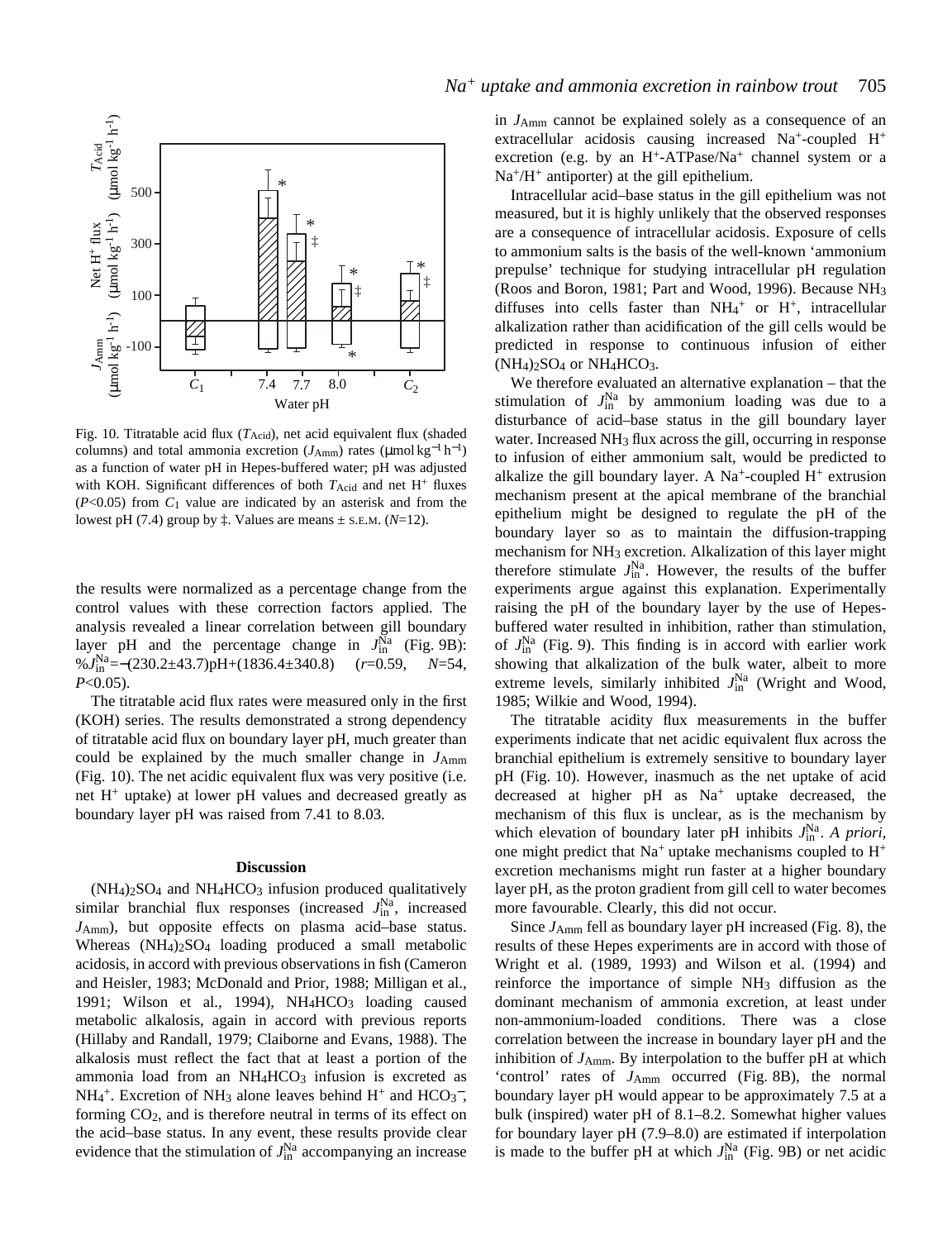equivalent flux (Fig. 10) were at control levels. The pH values are in broad agreement with those of Wilson et al. (1994), who state that an acidification of the boundary layer by 0.4 pH units (from say  $pH 8.1$  to  $pH 7.7$ ) in Hamilton tapwater would be sufficient for net excretion of ammonia by NH<sub>3</sub> diffusion. Both our estimates indicate a lesser relative acidification of gill water than previous studies in which expired water pH has been measured (Playle and Wood, 1989; Lin and Randall, 1990). However, these earlier studies were performed in poorly buffered soft water, whereas Hamilton tapwater is quite well buffered (titration alkalinity 2.1 mequiv  $l^{-1}$ ).

As yet another test of the general hypothesis that increased  $J_{\text{in}}^{\text{Na}}$  was in some way linked to a stimulation of Na<sup>+</sup>-coupled  $H<sup>+</sup>$  excretion at the gills, we measured net acidic equivalent flux in the NH4HCO3-loaded fish. Obviously, increased net acid excretion into the water would be expected in the acidotic (NH4)2SO4-infused trout, and indeed has been seen in other (NH4)2SO4 loading studies (McDonald and Prior, 1988; Claiborne and Evans, 1988) and an HCl loading study (Goss and Wood, 1991). In the latter, both  $J_{Amm}$  and  $J_{in}^{Na}$  increased markedly in concert with increased net acid excretion. However, *a priori*, an increase in net acid excretion would not be expected in the NH<sub>4</sub>HCO<sub>3</sub>-loaded fish, unless a specific  $H^+$ excretion mechanism were activated by the NH<sub>4</sub>+ load. The results revealed no significant change in net acidic equivalent excretion in these fish, again opposing the hypothesis of Na+ coupled H<sup>+</sup> excretion.

Taken together, these results therefore suggest that the stimulation of  $J_{\text{in}}^{\text{Na}}$  accompanying infusions of ammonium salt is a direct response to  $NH<sub>3</sub>$  or  $NH<sub>4</sub><sup>+</sup>$  rather than an indirect response mediated through internal or external acid–base status. One possible explanation for this would be a stimulation of Na<sup>+</sup>/K<sup>+</sup>-ATPase activity by elevated extracellular NH<sub>4</sub><sup>+</sup> levels acting at the  $K^+$  site on the enzyme, because Mallery (1983) reported that  $NH_4$ <sup>+</sup> was, in fact, more effective at this site than  $K^+$  itself. This basolaterally situated enzyme is thought to provide the major source of energy driving Na<sup>+</sup> influx, although not necessarily the only source (Lin and Randall, 1995). However, when tested at normal extracellular [K+] across a range of NH4 <sup>+</sup> concentrations spanning the values measured *in vivo* during infusion of the ammonium salts (up to  $500 \mu$ mol l<sup>-1</sup>), [NH<sub>4</sub><sup>+</sup>] had no significant effect on trout gill Na+/K+-ATPase activity *in vitro*. These results appear to be distinctly different from those of Mallery (1983) for the gulf toadfish Opsanus beta, in which NH<sub>4</sub>+ was extremely effective in this range, with a  $K<sub>m</sub>$  of 100 μmol l<sup>−1</sup> at normal extracellular  $K^+$  levels.

A direct Na+/NH4 <sup>+</sup> exchange pathway has long been proposed to have a major role in ammonia excretion (Krogh, 1939; Maetz and Garcia-Romeu, 1964; Maetz, 1972, 1973; Payan, 1978; Wright and Wood, 1985; McDonald and Prior, 1988; McDonald and Milligan, 1988), although more recent studies have challenged its very existence (Cameron and Heisler, 1983; Heisler, 1990; Wright et al., 1993; Wilson et al., 1994). If such a mechanism does actually exist, then the explanation for the stimulatory effect of the infusions of

ammonium salt on  $J_\text{in}^\text{Na}$  could be the action of increased internal NH<sub>4</sub><sup>+</sup> levels in driving Na<sup>+</sup>/NH<sub>4</sub><sup>+</sup> exchange. However, several pieces of evidence in the present study, as well as in the literature, argue against this conclusion, at least in terms of an obligatory Na+/NH4 <sup>+</sup> mechanism. First, there were clear quantitative discrepancies between the stimulation of  $J_{\text{in}}^{\text{Na}}$  and the stimulation of  $J_{Amm}$ . With  $(NH_4)_2SO_4$  infusion, the increase in  $J_{\text{in}}^{\text{Na}}$  was approximately 70% of the increase in J<sub>Amm</sub>, whereas with NH<sub>4</sub>HCO<sub>3</sub> infusion, it was only approximately 30 % of the increase in *J*Amm. Interestingly, in both cases, the increases in  $J_{Amm}$  were approximately 25% higher than the rate of NH<sub>4</sub><sup>+</sup> loading, perhaps reflecting increased endogenous ammonia production in response to experimental disturbance. Second, when  $J_{\text{in}}^{\text{Na}}$  was increased by up to threefold by acutely altering water  $[Na^+]_e$  in the kinetics experiments, negligible changes occurred in *J*Amm under either the ammonium-loading treatment or the control condition. This finding is in accord with previous kinetic uptake experiments performed only under non-ammonium-loaded conditions (Goss and Wood, 1990a,b, 1991). Lastly, previous studies which have used amiloride, extreme water pH or low  $[Na^+]_e$  to strongly inhibit  $J_{\text{in}}^{\text{Na}}$  have shown at most only small effects on *J*Amm (see Introduction). Clearly, if ammonium loading does stimulate  $J_{\text{in}}^{\text{Na}}$  by direct Na<sup>+</sup>/NH<sub>4</sub><sup>+</sup> exchange, the effect can be easily uncoupled, and enhanced  $J_{Amm}$  can continue in the absence of  $J_{\text{in}}^{\text{Na}}$ , presumably by NH<sub>3</sub> diffusion.

Traditionally, supporters of apical Na<sup>+</sup>/NH<sub>4</sub><sup>+</sup> exchange in the gills of freshwater fish have interpreted this phenomenon as a substitution of NH<sub>4</sub><sup>+</sup> for H<sup>+</sup> in a Na<sup>+</sup>/H<sup>+</sup> exchange mechanism (Maetz, 1972, 1973; Payan, 1978; Wright and Wood, 1985; McDonald and Prior, 1988). Part and Wood (1996) recently characterized a  $Na^{+}/H^{+}$  antiporter responsible for the housekeeping of intracellular pH in freshwater trout gill cells, but interpreted it as a phenomenon that is normally located on the basolateral membrane, as in other cells, rather than on the apical membrane. Indeed, recent theoretical analyses (Avella and Bornacin, 1989; Potts, 1994; Lin and Randall, 1995; Kirschner, 1997) have favoured the H+- ATPase/Na+ channel system which is now known to be present in the gills of freshwater fish (Laurent et al., 1994; Lin and Randall, 1995; Sullivan et al., 1995, 1996) as the key Na+ uptake mechanism on the apical membrane. These same analyses have cast doubt on whether direct  $Na^+/H^+$  exchange could even occur at the apical membrane because of the low values of  $[Na^+]_e$  in most fresh waters and the traditionally low affinity (high  $K_m$ ) of the antiporter for Na<sup>+</sup>. Thus, if true Na<sup>+</sup>/NH<sub>4</sub><sup>+</sup> exchange does occur at the apical membrane, it is probably a specific mechanism and not *via* substitution at a Na<sup>+</sup>/H<sup>+</sup> antiporter. However, a Na<sup>+</sup>/NH<sub>4</sub><sup>+</sup> exchange (or Na+/H+,NH4 +-ATPase) situated on the basolateral membrane, as first proposed by Balm et al. (1988), could be the alternative answer and does not argue against an H+-ATPase/Na+ channel system located on the apical side.

While several studies have earlier demonstrated that  $(NH_4)$ <sub>2</sub>SO<sub>4</sub> (or NH<sub>4</sub>Cl) loading stimulates  $J_{\text{in}}^{\text{Na}}$  in freshwater fish (Maetz and Garcia-Romeu, 1964; McDonald and Prior,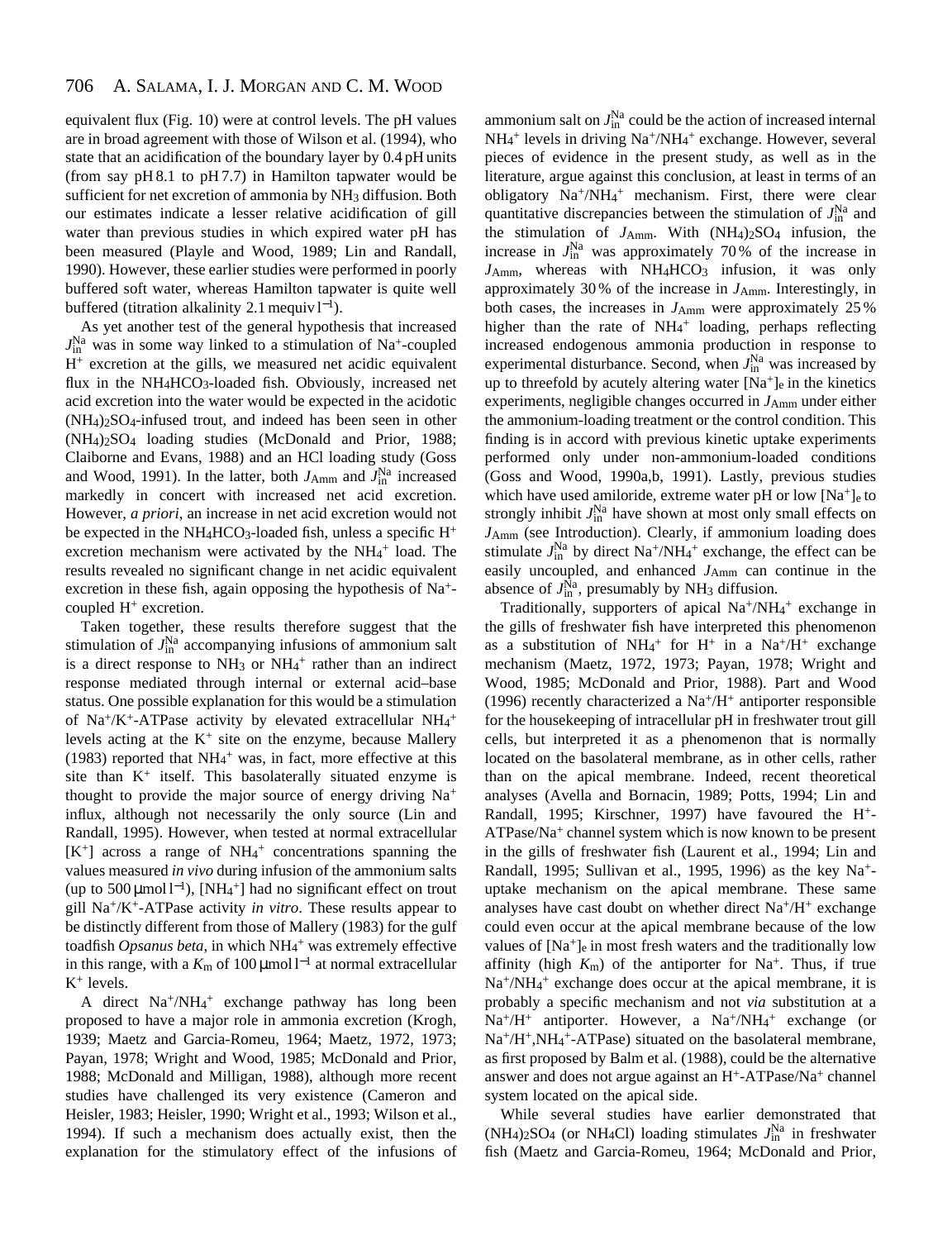1988; Wilson et al., 1994), the present investigation is the first to show the same qualitative effect with  $NH<sub>4</sub>HCO<sub>3</sub>$  infusion. It is also the first to examine the effect of either salt on the kinetics of Na<sup>+</sup> influx. The smaller stimulation of  $J_{\text{in}}^{\text{Na}}$  by NH<sub>4</sub>HCO<sub>3</sub> than by (NH<sub>4</sub>)<sub>2</sub>SO<sub>4</sub> infusion was probably a reflection of the metabolic alkalosis caused by the bicarbonate salt. Goss and Wood (1990b, 1991) demonstrated that the internal alkalosis caused by NaHCO<sub>3</sub> infusion inhibited  $J_{\text{in}}^{\text{Na}}$  by increasing the *K*m (decreasing the affinity) and increasing the  $J<sub>max</sub><sup>Na</sup>$  of the uptake mechanism. The tendencies, although nonsignificant, for both a greater  $K<sub>m</sub>$  and a smaller increase in  $J_{\text{max}}^{\text{Na}}$  with NH<sub>4</sub>HCO<sub>3</sub> infusion [relative to (NH<sub>4</sub>)<sub>2</sub>SO<sub>4</sub> loading] therefore explain the smaller overall stimulation of  $J_{\text{in}}^{\text{Na}}$  in these fish.

Nevertheless, the overriding effect for both ammonium salt infusions was an increase in  $J_{\text{in}}^{\text{Na}}$  due to an almost doubling of  $J<sub>max</sub><sup>Na</sup>$ . This effect is very similar to that seen previously in freshwater trout loaded directly with H<sup>+</sup> by HCl infusion (Goss and Wood, 1991) and is opposite to that seen in trout infused with NaHCO<sub>3</sub> (i.e. decreased  $J_{\text{max}}^{\text{Na}}$ ; Goss and Wood, 1990b, 1991). Traditionally, an increase in *J*max has been interpreted as an increase in the number of available transport sites, but more recent 'two-substrate' analyses have demonstrated that it can also result from an increase in the availability of internal substrate ('counterions') for coupled exchangers (Wood and Goss, 1990; Goss and Wood, 1991; Potts, 1994). Goss et al. (1992, 1994b) concluded that both phenomena were important in the case of HCO<sub>3</sub><sup>-</sup> loading, for increased  $J_{\text{in}}^{\text{Cl}}$  by Cl<sup>-</sup>/HCO<sub>3</sub><sup>-</sup> exchange through gill chloride cells was partially explained by increased chloride cell fractional area (and therefore presumably transport site numbers) and partially by increased internal HCO<sub>3</sub><sup>-</sup> availability.

The present results cannot discriminate between these two possibilities in explaining the increase in the  $J_{\text{max}}$  for Na<sup>+</sup> uptake that occurs in response to ammonium loading. Indeed, the branchial cell type(s) responsible for  $Na<sup>+</sup>$  uptake remains unidentified at present, although recent studies have pointed to pavement cells rather than chloride cells as the more likely site (Goss et al., 1994a, 1995; Morgan et al., 1994; Morgan and Potts, 1995; Sullivan et al., 1996). Changes in the internal morphology of pavement cells (increased density of mitochondria and apical microvilli) suggestive of increased transport activity have been seen when  $J_{\text{in}}^{\text{Na}}$  has been activated by internal acidosis (Laurent et al., 1994; Goss et al., 1994a, 1995). It would be instructive in future experiments to determine whether similar morphological changes occur during ammonium loading. With respect to internal substrate ('counterion') availability, if apical Na+/NH<sub>4</sub>+ exchange really does occur, then certainly it could be stimulated by increased NH<sub>4</sub><sup>+</sup> availability. Intracellular NH<sub>4</sub><sup>+</sup> levels probably increase greatly in gill cells in response to systemic NH4 <sup>+</sup> infusion because the intracellular pH is lower and the intracellular potential is negative relative to the plasma; both factors magnify intracellular changes in [NH<sub>4</sub>+] relative to extracellular changes in fish tissues (Wood, 1993).

To conclude, the present experiments are consistent with a

dominant role for  $NH_3$  diffusion as the mechanism of branchial ammonia excretion in freshwater rainbow trout. Nevertheless, they demonstrate that ammonium loading stimulates  $J_{\text{in}}^{\text{Na}}$  and that the effect is not solely a consequence of changes in internal acid–base status, or acid–base status in the external boundary layer water, which might activate a Na<sup>+</sup>-coupled H<sup>+</sup> excretion mechanism at the gill epithelium. Furthermore, the effect is not due to  $NH_4^+$ -stimulation of Na+/K+-ATPase activity. Rather, it appears that the stimulation of Na<sup>+</sup> uptake is *via* a direct action of increased internal NH<sub>3</sub> or NH<sub>4</sub><sup>+</sup> levels which increase the  $J_{\text{max}}$  of the  $Na<sup>+</sup>$  transport mechanisms. The elevation of  $J<sub>Amm</sub>$  is quantitatively different from the the elevation of  $J_{\text{in}}^{\text{Na}}$  and is uncoupled from it when  $J_{\text{in}}^{\text{Na}}$  is acutely altered by changes in [Na<sup>+</sup>]<sub>e</sub>. Activation of a non-obligatory basolateral Na<sup>+</sup>/NH<sub>4</sub><sup>+</sup> exchange mechanism by ammonium salt infusion is a possible explanation, with the uncoupled portion of  $J_{Amm}$  occurring by NH3 diffusion. In this regard, the proposal of Balm et al. (1988) that a plasma-membrane-bound  $NH_4^+$ -activated Na<sup>+</sup>-ATPase occurs in the gills of freshwater fish, different from the traditional  $Na^{+}/K^{+}$ -ATPase studied in the present investigation, certainly deserves further consideration, especially in the light of previous reports that a  $Na<sup>+</sup>$ dependent, K+-independent ATPase exists in the gills of freshwater trout (Pfeiler and Kirschner, 1972; Pfeiler, 1978).

This study was supported by an NSERC International PDF to A.S. and NSERC Research Grants to C.M.W.

# **References**

- **Avella, M. and Bornancin, M.** (1989). A new analysis of ammonia and sodium transport through the gills of the freshwater rainbow trout (*Salmo gairdneri*). *J. Exp. Biol.* **142**, 155–175.
- **Balm, P., Goosen, N., van der Rijke, S. and Wendelaar Bonga, S.** (1988). Characterization of transport Na+-ATPases in gills of freshwater tilapia. Evidence for branchial Na<sup>+</sup>/H<sup>+</sup>(-NH<sub>4</sub><sup>+</sup>), ATPase activity in fish gills. *Fish Physiol. Biochem*. **5**, 31–38.
- **Boutilier, R. G., Heming, T. A. and Iwama, G. K.** (1984). Appendix: Physicochemical parameters for use in fish respiratory physiology. In *Fish Physiology*, vol. XA (ed. W. S. Hoar and D. J. Randall), pp. 403–430. New York: Academic Press.
- **Cameron, J. N. and Heisler, N.** (1983). Studies of ammonia in the rainbow trout: physico-chemical parameters, acid–base behaviour and respiratory clearance. *J. Exp. Biol.* **105**, 107–125.
- **Claiborne, J. B. and Evans, D. H.** (1988). Ammonia and acid–base balance during high ammonia exposure in a marine teleost (*Myoxocephalus octodesimspinosus*). *J. Exp. Biol.* **140**, 89–105.
- **Fromm, P. O.** (1963). Studies on renal and extra-renal excretion in a freshwater teleost, *Salmo gairdneri*. *Comp. Biochem. Physiol.* **10**, 121–128.
- **Goss, G. G., Laurent, P. and Perry, S. F.** (1994a). Gill morphology during hypercapnia in brown bullhead (*Ictalurus nebulosus*): role of chloride cells and pavement cells in acid–base regulation. *J. Fish Biol.* **45**, 705–718.
- **Goss, G. G., Perry, S. F. and Laurent, P.** (1995). Ultrastructural and morphometric studies on ion and acid–base transport processes in freshwater fish. In *Cellular and Molecular Approaches to Fish*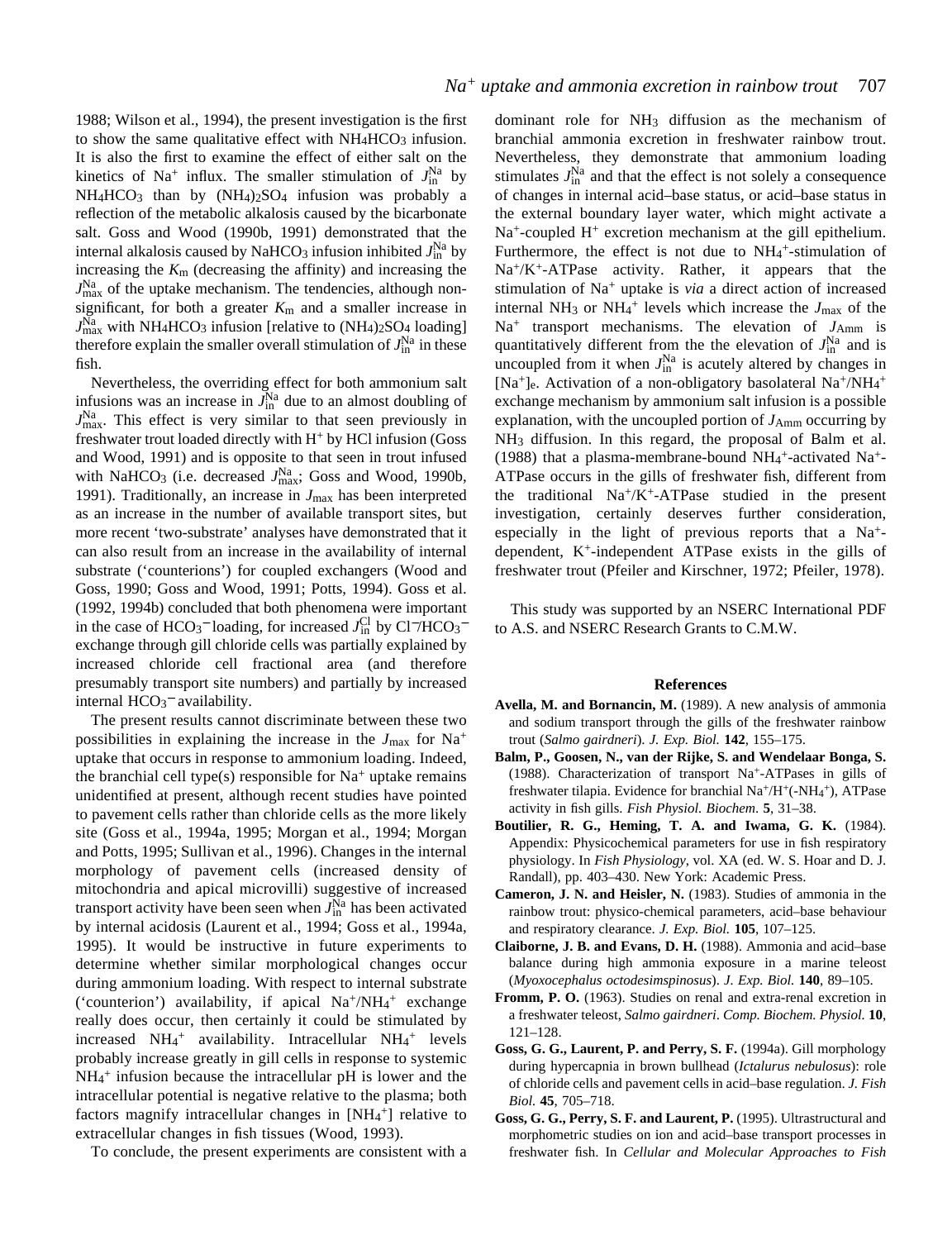*Ionic Regulation*, vol. 14, *Fish Physiology* (ed. C. M. Wood and T. J. Shuttleworth), pp. 257–284. San Diego: Academic Press.

- **Goss, G. G., Perry, S. F., Wood, C. M. and Laurent, P.** (1992). Mechanisms of ion and acid–base regulation at the gills of freshwater fish. *J. Exp. Zool.* **263**, 143–159.
- **Goss, G. G. and Wood, C. M.** (1990a). Na+ and Cl<sup>−</sup> uptake kinetics, diffusive effluxes and acidic equivalent fluxes across the gills of rainbow trout. I. Responses to environmental hyperoxia. *J. Exp. Biol.* **152**, 521–547.
- **Goss, G. G. and Wood, C. M.** (1990b). Na<sup>+</sup> and Cl<sup>−</sup> uptake kinetics, diffusive effluxes and acidic equivalent fluxes across the gills of rainbow trout. II. Responses to bicarbonate infusion. *J. Exp. Biol.* **152**, 549–571.
- **Goss, G. G. and Wood, C. M.** (1991). Two-substrate kinetic analysis: a novel approach linking ion and acid–base transport at the gills of freshwater trout, *Oncorhynchus mykiss*. *J. Comp. Physiol.* B **161**, 635–646.
- **Goss, G. G., Wood, C. M., Laurent, P. and Perry, S. F.** (1994b). Morphological responses of the rainbow trout (*Oncorhynchus mykiss*) gill to hyperoxia, base (NaHCO<sub>3</sub>) and acid (HCl) infusions. *Fish Physiol. Biochem.* **12**, 465–477.
- **Heisler, N.** (1990). Mechanisms of ammonia elimination in fishes. In *Animal Nutrition and Transport Processes*. 2. *Transport, Respiration and Excretion: Comparative and Environmental Aspects* (ed. J.-P. Truchot and B. Lahlou), pp. 137–151. Basel: Karger.
- **Hillaby, B. A. and Randall, D. J.** (1979). Acute ammonia toxicity and ammonia excretion in rainbow trout (*Salmo gairdneri*). *J. Fish. Res. Bd Can*. **36**, 621–629.
- **Holliday, C. W.** (1985). Salinity-induced changes in gill Na,K-ATPase activity in the mud fiddler crab, *Uca pugnax*. *J. Exp. Zool*. **233**, 199–208.
- **Kirschner, L. B.** (1997). Extrarenal mechanisms in hydromineral metabolism and acid–base regulation in aquatic vertebrates. In *The Handbook of Physiology* (ed. W. H. Dantzler), pp. 577–622. Bethesda, MD: The American Physiological Society.
- **Kirschner, L. B., Greenwald, L. and Kerstetter, T. H.** (1973). Effect of amiloride on sodium transport across body surfaces of freshwater animals. *Am. J. Physiol.* **241**, 832–837.
- **Kormanik, G. A. and Cameron, J. N.** (1981). Ammonia excretion in animals that breathe water: a review. *Mar. Biol. Lett.* **2**, 11–23.
- **Krogh, A.** (1939). *Osmotic Regulation in Aquatic Animals*. Cambridge: Cambridge University Press.
- **Laurent, P., Goss, G. G. and Perry, S. F.** (1994). Proton pumps in fish gill pavement cells? *Arch. Int. Physiol. Biochim. Biophys.* **102**, 77–79.
- **Lin, H. and Randall, D. J.** (1990). The effect of varying water pH on the acidification of expired water in rainbow trout. *J. Exp. Biol.* **149**, 149–160.
- **Lin, H. and Randall, D. J.** (1995). Proton pumps in fish gills. In *Cellular and Molecular Approaches to Fish Ionic Regulation*, vol. 14, *Fish Physiology* (ed. C. M. Wood and T. J. Shuttleworth), pp. 229–255. San Diego: Academic Press.
- **Lowry, O. H., Rosebrough, N. J., Farr, A. L. and Randall, R. J.** (1951). Protein measurement with the Folin phenol reagent. *J. Biol. Chem.* **193**, 265–275.
- **Maetz, J.** (1972). Branchial sodium exchange and ammonia excretion in the goldfish *Carassius auratus*: effects of ammonia loading and temperature changes. *J. Exp. Biol.* **56**, 601–620.
- Maetz, J. (1973). Na<sup>+</sup>/NH<sub>4</sub><sup>+</sup>, Na<sup>+</sup>/H<sup>+</sup> exchanges and NH<sub>3</sub> movement across the gills of *Carassius auratus*. *J. Exp. Biol*. **58**, 255–275.
- **Maetz, J. and Garcia-Romeu, F.** (1964). The mechanism of sodium and chloride uptake by the gills of a fresh-water fish, *Carassius auratus*. II. Evidence for NH<sub>4</sub><sup>+</sup>/Na<sup>+</sup> and HCO<sub>3</sub><sup>−</sup>/Cl<sup>−</sup> exchanges. *J*. *Gen. Physiol*. **47**, 1209–1227.
- **Mallery, C. H.** (1983). A carrier enzyme basis for ammonium excretion in teleost gill. NH<sub>4</sub>+-stimulated Na-dependent ATPase activity in *Opsanus beta*. *Comp. Biochem. Physiol*. **74**A, 889–897.
- **McDonald, D. G. and Milligan, C. L.** (1988). Sodium transport in the brook trout, *Salvelinus fontinalis*; the effects of prolonged low pH exposure in the presence and absence of aluminum. *Can. J. Fish. Aquat. Sci*. **45**, 1606–1613.
- **McDonald, D. G. and Prior, E. T.** (1988). Branchial mechanisms of ion and acid–base regulation in the freshwater rainbow trout, *Salmo gairdneri*. *Can. J. Zool.* **66**, 2699–2708.
- **McDonald, D. G. and Rogano, M. S.** (1986). Ion regulation by the rainbow trout, *Salmo gairdneri*, in ion-poor water. *Physiol. Zool*. **59**, 318–331.
- **McDonald, D. G. and Wood, C. M.** (1981). Branchial and renal acid and ion fluxes in the rainbow trout (*Salmo gairdneri*) at low environmental pH. *J. Exp. Biol.* **93**, 101–118.
- **Milligan, C. L., McDonald, D. G. and Prior, T.** (1991). Branchial acid and ammonia fluxes in response to alkalosis and acidosis in two marine teleosts: coho salmon (*Oncorhynchus kisutch*) and starry flounder (*Platichthys stellatu*s). *Physiol. Zool.* **64**, 169–192.
- **Morgan, I. J., Henry, R. P. and Wood, C. M.** (1997). The mechanism of acute silver nitrate toxicity in freshwater rainbow trout (*Oncorhynchus mykiss*) is inhibition of gill Na+ and Cl<sup>−</sup> transport. *Aquat. Toxicol.* **38**, 145–163.
- **Morgan, I. J. and Potts, W. T. W.** (1995). The effects of the adrenoreceptor agonists phenylephrine and isoproterenol on the intracellular ion concentrations of branchial epithelial cells of brown trout (*Salmo trutta* L.). *J. Comp. Physiol.* B **165**, 458–463.
- **Morgan, I. J., Potts, W. T. W. and Oates, K.** (1994). Intracellular ion concentrations in branchial epithelial cells of brown trout (*Salmo trutta* L.) determined by X-ray microanalysis. *J. Exp. Biol.* **194**, 139–151.
- **Nemenyi, P., Dixon, S. K., White, N. B. and Hedstrom, M. L.** (1977). *Statistics from Scratch*. San Francisco: Holden-Day. 634pp.
- Part, P. and Wood, C. M. (1996). Na/H exchange in cultured epithelial cells from fish gills. *J. Comp. Physiol.* **166**, 37–45.
- Payan, P. (1978). A study of the Na<sup>+</sup>/NH<sub>4</sub><sup>+</sup> exchange across the gill of the perfused head of the trout (*Salmo gairdneri*). *J. Comp. Physiol*. **124**, 181–188.
- **Perry, S. F., Davie, P. S., Daxboeck, C., Ellis, A. G. and Smith, D. G.** (1984). Perfusion methods for the study of gill physiology. In *Fish Physiology*, vol. XB (ed. W. S. Hoar and D. J. Randall), pp. 325–388. New York: Academic Press.
- **Pfeiler, E.** (1978). Na-ATPase and NaK-ATPase activities in gills of rainbow trout (*Salmo gairdneri*). *J. Comp. Physiol.* **124**, 97–104.
- **Pfeiler, E. and Kirschner, L. B.** (1972). Studies on gill ATPase of rainbow trout (*Salmo gairdneri*). *Biochim. Biophys. Acta* **282**, 301–310.
- **Playle, R. C. and Wood, C. M.** (1989). Water chemistry changes in the gill micro-environment: experimental observations and theory. *J. Comp. Physiol.* B **159**, 527–537.
- **Potts, W. T. W.** (1994). Kinetics of sodium uptake in freshwater animals – a comparison of ion-exchange and proton pump hypotheses. *Am. J. Physiol.* **266**, R315–R320.
- **Rahim, S., Delaunoy, J. P. and Laurent, P.** (1988). Identification and immunocytochemical localization of two different carbonic